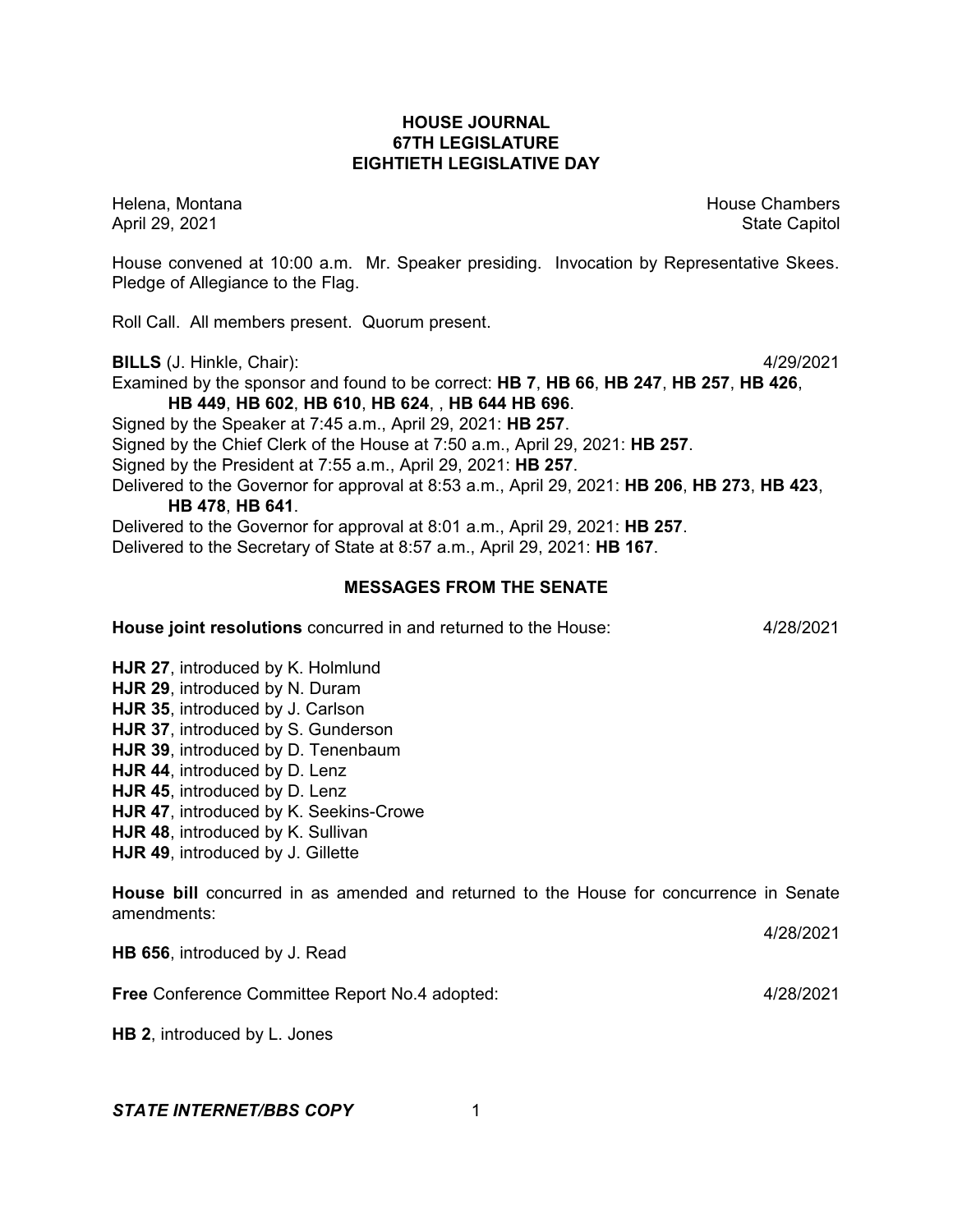**Free** Conference Committee Report No.1 adopted: 4/28/2021

**HB 5**, introduced by L. Jones **HB 632**, introduced by F. Garner **HB 637**, introduced by S. Berglee **HB 663**, introduced by B. Ler **HB 693**, introduced by B. Mercer **SB 191**, introduced by R. Osmundson **SB 231**, introduced by M. Blasdel **SB 278**, introduced by G. Hertz **SB 319**, introduced by G. Hertz **SB 388**, introduced by G. Hertz **SJR 1**, introduced by C. Smith

Conference Committee Report No.1 adopted: 4/28/2021

**HB 188**, introduced by D. Loge

**Governor's amendments** to **Senate bills** concurred in and transmitted to the House for concurrence in the Governor's amendments:

**SB 47**, introduced by R. Lynch **SB 98**, introduced by B. Gillespie

**HB 435**, introduced by B. Mercer, requiring adoption by an affirmative roll call vote of two-thirds of all the members of the Legislature, **failed** the Senate and was transmitted to the House with the following vote:

4/28/2021

Yeas - 31 Nays - 19

## **MESSAGES FROM THE GOVERNOR**

April 28, 2021

The Honorable Wylie Galt Speaker of the House State Capitol Helena, Montana 59620

Dear Speaker Galt:

On Tuesday, April 20, 2021, I signed the following bills:

**House Bill 480** - Mercer

## *STATE INTERNET/BBS COPY* 2

4/28/2021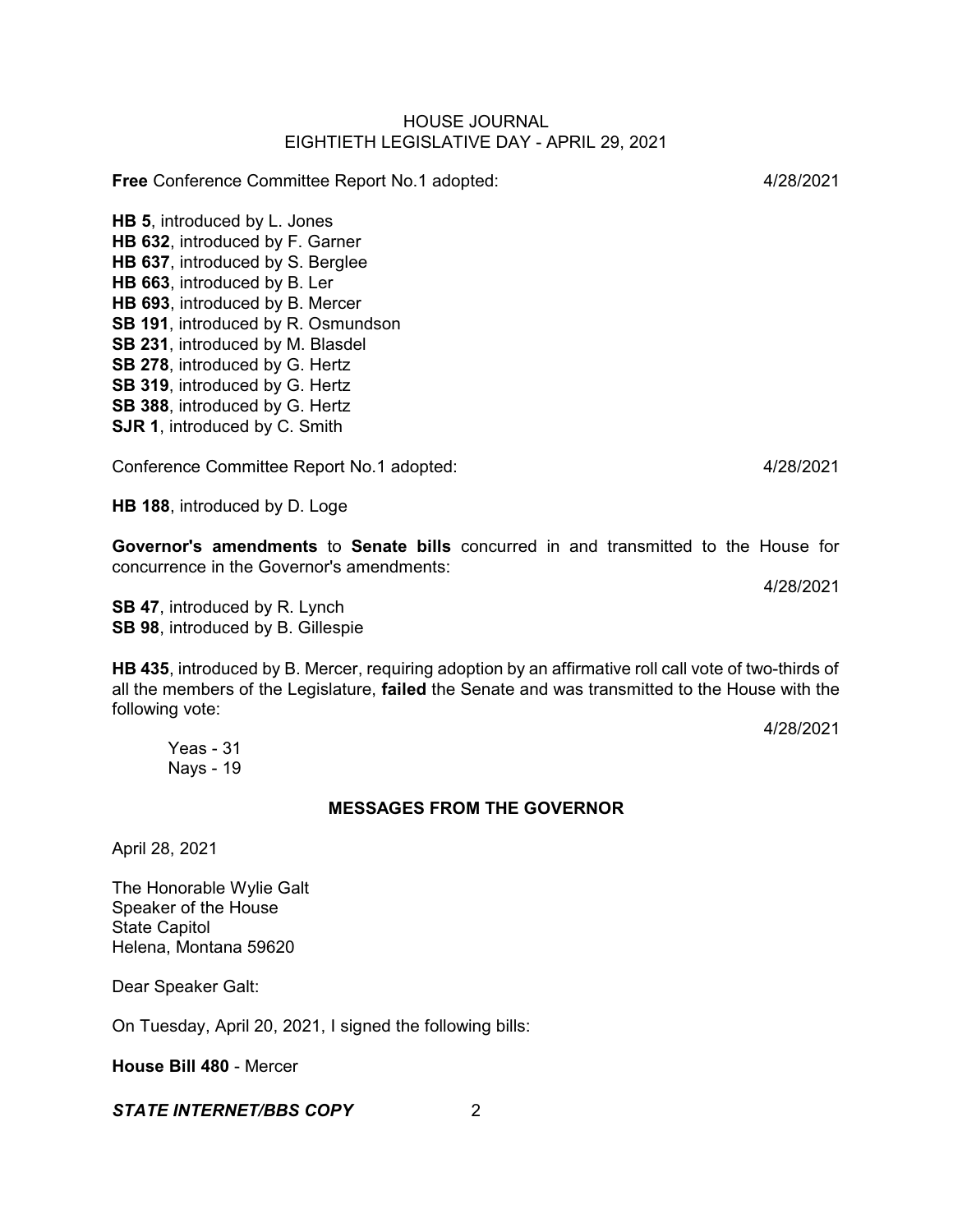## **House Bill 589** - Mercer

The bills have been delivered to the Secretary of State's office.

Sincerely,

GREG GIANFORTE Governor

April 29, 2021

The Honorable Wylie Galt Speaker of the House State Capitol Helena, Montana 59620

Dear Speaker Galt:

On Wednesday, April 28, 2021, I signed the following bills:

**House Bill 170** - Welch **House Bill 300** - Schillinger **House Bill 331** - C. Knudsen **House Bill 334** - Carlson **House Bill 391** - Fleming **House Bill 586** - Galloway

The bills have been delivered to the Secretary of State's office.

Sincerely,

GREG GIANFORTE Governor

April 29, 2021

The Honorable Wylie Galt Speaker of the House State Capitol Helena, Montana 59620

The Honorable Mark Blasdel President of the Senate State Capitol Helena, Montana 59620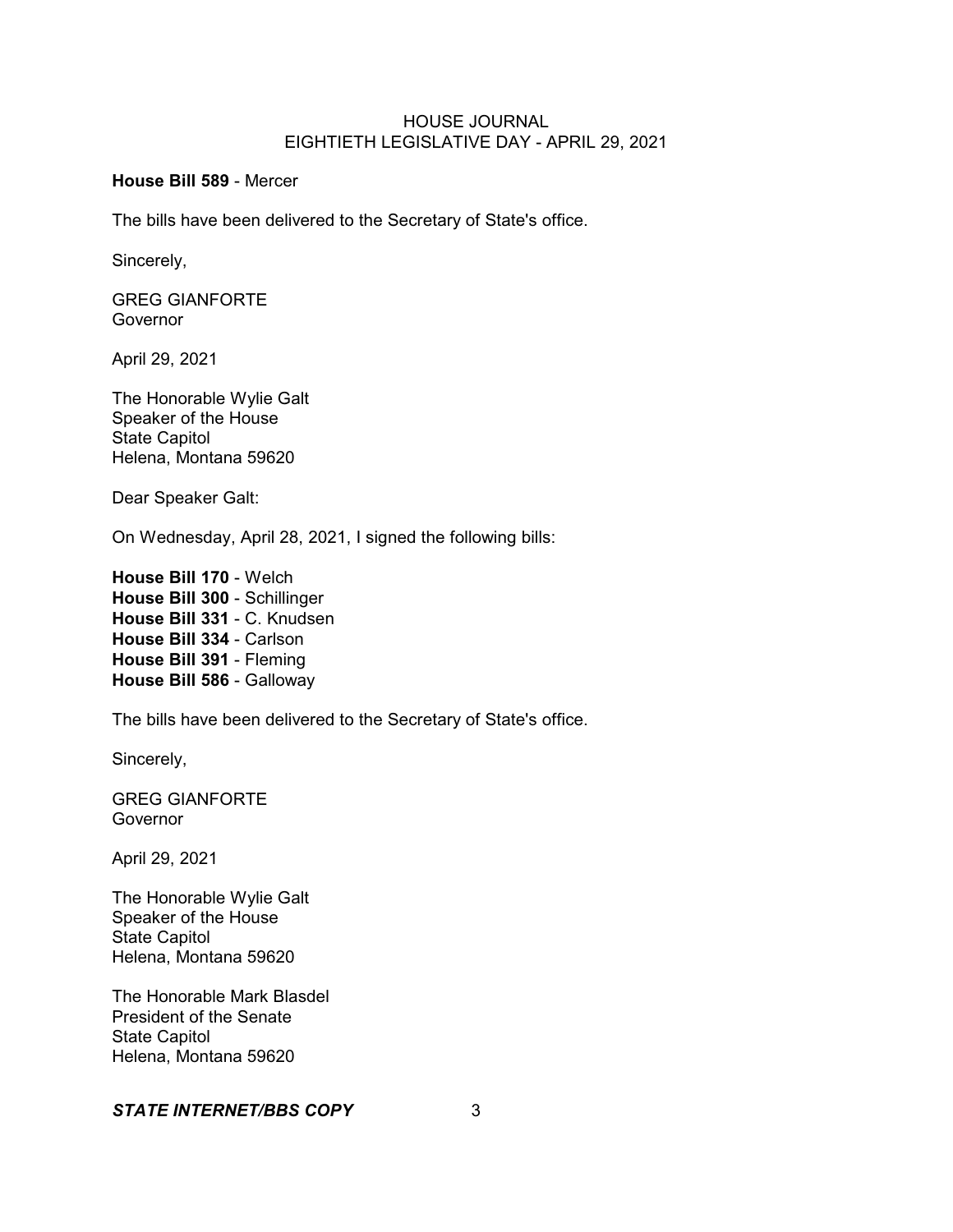Dear Speaker Galt and President Blasdel:

The last year has brought serious challenges to Montanans, and we have responded as Montanans do, neighbors helping neighbors. No Montanan has been untouched by the pandemic, whether risks to their health or threats to their livelihood with government-mandated shutdowns and regulations.

Facing unchartered territory with a new virus we didn't understand, our local health officials responded as best they could, particularly in the early days of the pandemic when there was great uncertainty. They have promoted the safety, health, and well-being of residents in our communities. Because of their success, many operated largely anonymously until the pandemic struck. I am grateful to them for their efforts before and during this pandemic.

There are, however, isolated examples of officials who have overreached. We saw it in the Flathead, after the previous administration sought to shut down local businesses for allegedly violating state mask mandates. The judge in the case ruled against the state, saying it didn't have enough evidence and that the businesses made reasonable efforts. The previous administration overstepped its bounds. That's why my administration sought to end the litigation and reached settlement agreements with these businesses.

Like you, I understand the frustration small business owners have in response to isolated instances like this. Just as my administration settled with the businesses in the Flathead, the Legislature has responded with a series of bills that put guardrails on the response of local public health officials. I signed House Bill 121 into law, because it provides greater accountability by empowering local elected officials with greater oversight of local public health actions.

Another measure, House Bill 257, has the best intentions to address overreach as we have seen in a few isolated cases, and I want to fully support it. As drafted I cannot support it. However, with amendments that protect taxpayers from costly lawsuits and clarify that provisions of the bill do not restrict public health officials from enforcing all lawfully adopted regulations, directives, and orders, I will support it and sign it into law.

Therefore, in accordance with the power vested in me as Governor by the Constitution and the laws of the State of Montana, I hereby return with amendments **House Bill 257**: "AN ACT GENERALLY REVISING LAWS RELATED TO PROHIBITING ACTIONS THAT IMPEDE A PRIVATE BUSINESS'S ABILITY TO CONDUCT BUSINESS; PROHIBITING CERTAIN TYPES OF LOCAL GOVERNMENT ORDINANCES AND RESOLUTIONS; PROHIBITING AN EMERGENCY PLAN OR PROGRAM THAT RESTRICTS THE ABILITY OF A PRIVATE BUSINESS TO CONDUCT BUSINESS; PROHIBITING A LOCAL BOARD OF HEALTH AND LOCAL HEALTH OFFICER FROM CERTAIN ACTIONS THAT RESTRICT THE ABILITY OF A PRIVATE BUSINESS TO CONDUCT BUSINESS; AMENDING SECTIONS 7-1-111, 7-1-2103, 7-1-4124, 7-5-103, 7-5-121, 7-5-4201, 10-3-301, 50-2-116, 50-2-118, 50-2-123, AND 50-2-124, MCA; AND PROVIDING AN IMMEDIATE EFFECTIVE DATE AND A RETROACTIVE APPLICABILITY DATE."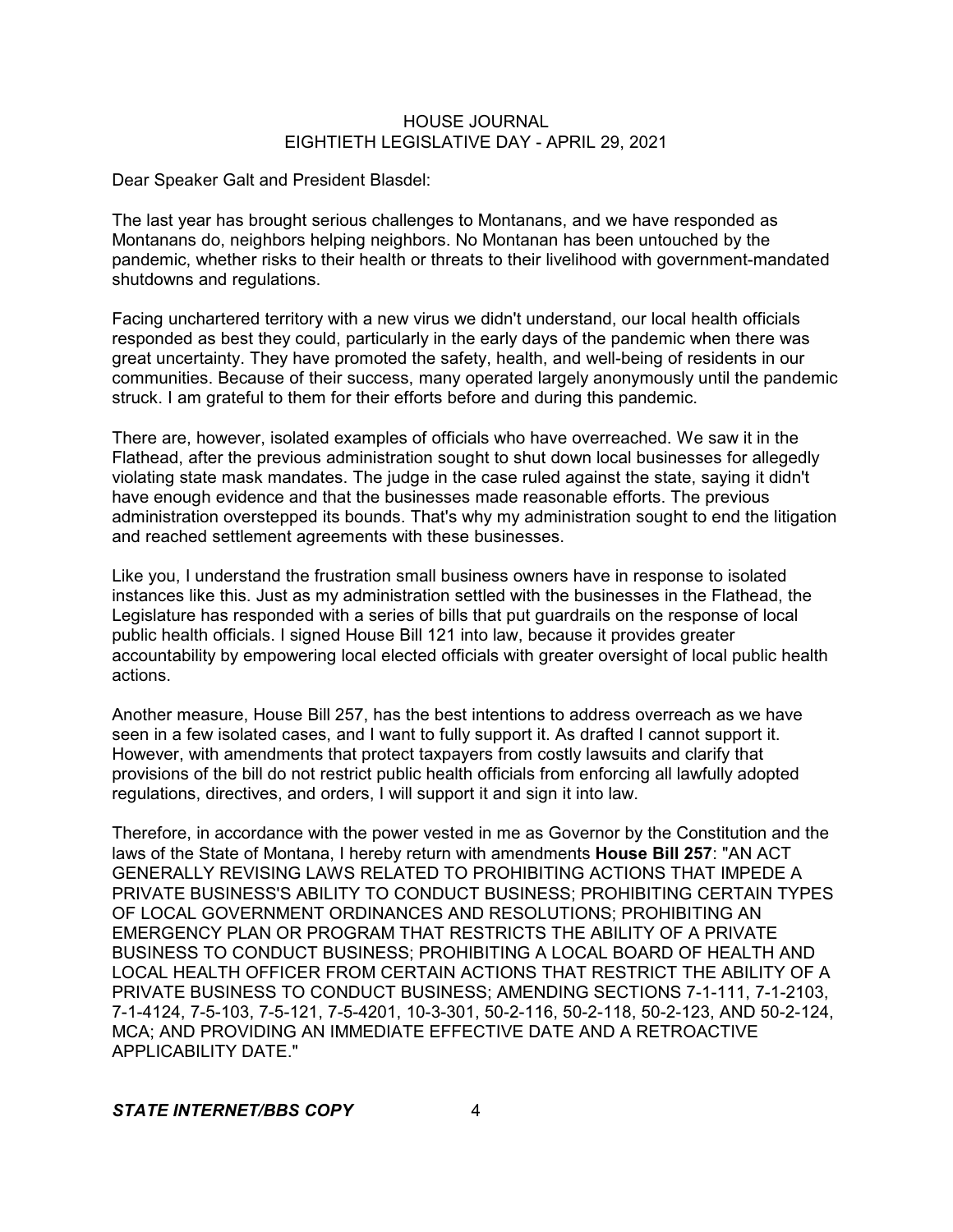HB 257 is worthwhile legislation that would gain my full support if amended. Specifically, I believe that the bill must be adjusted to better reflect the sponsor's true intent and address valid concerns regarding its implementation. After reaching an agreement in principle late yesterday with the bill's sponsor, my team and I worked diligently through the night to strengthen and improve the legislation.

It's critical that we continue to safely reopen Montana and get back to a normal life. Despite Montanans' resiliency in the face of adversity, the pandemic has burdened our people, health care systems, and businesses. At the outset of the pandemic, our local public health officials reacted swiftly to safeguard Montana's communities. I'm grateful for their dedicated response and recognize that many local public health decisions have been instrumental to our successful fight against the virus.

It's also critical that we avoid fundamentally reshaping Montana's local public health system as a consequence of actions taken in response to the current pandemic - but rather consider proposals that address the ongoing issues created by "one size fits all" regulations, orders, directives, or mandates while allowing local public health officials to do their jobs. Although it may not be evidenced in the sponsor's bill as currently drafted, I am confident that Representative Hinkle shares this intent for HB 257.

Accordingly, my amendments clarify that provisions of HB 257 do not restrict local boards of health and local health officers from enforcing and ensuring compliance by private businesses with all lawfully adopted regulations, directives, and orders - including those related to routine activities such as restaurant safety inspections. The amendments are also designed to prevent an onslaught of costly litigation associated with retroactive applicability against the State of Montana.

For these reasons, I respectfully ask for your support of this amendment.

Finally, as we prepare to gavel out, I want to let you know I appreciate working with the Legislature on efforts to get our economy going again, return to normal, and end government overreach. Together, we have ended the statewide mask mandate. We have protected businesses from frivolous lawsuits related to the pandemic. We have ended arbitrary restrictions on businesses, like limits on hours of operation and capacity limits. We have increased local elected officials' oversight of public health actions in their communities. We have prohibited so-called vaccine passports in Montana and prevented discrimination against those who choose not to receive a vaccine.

I am grateful to work together with you to rein in government overreach, and I look forward to continuing to work with you during the interim.

Sincerely,

GREG GIANFORTE **Governor**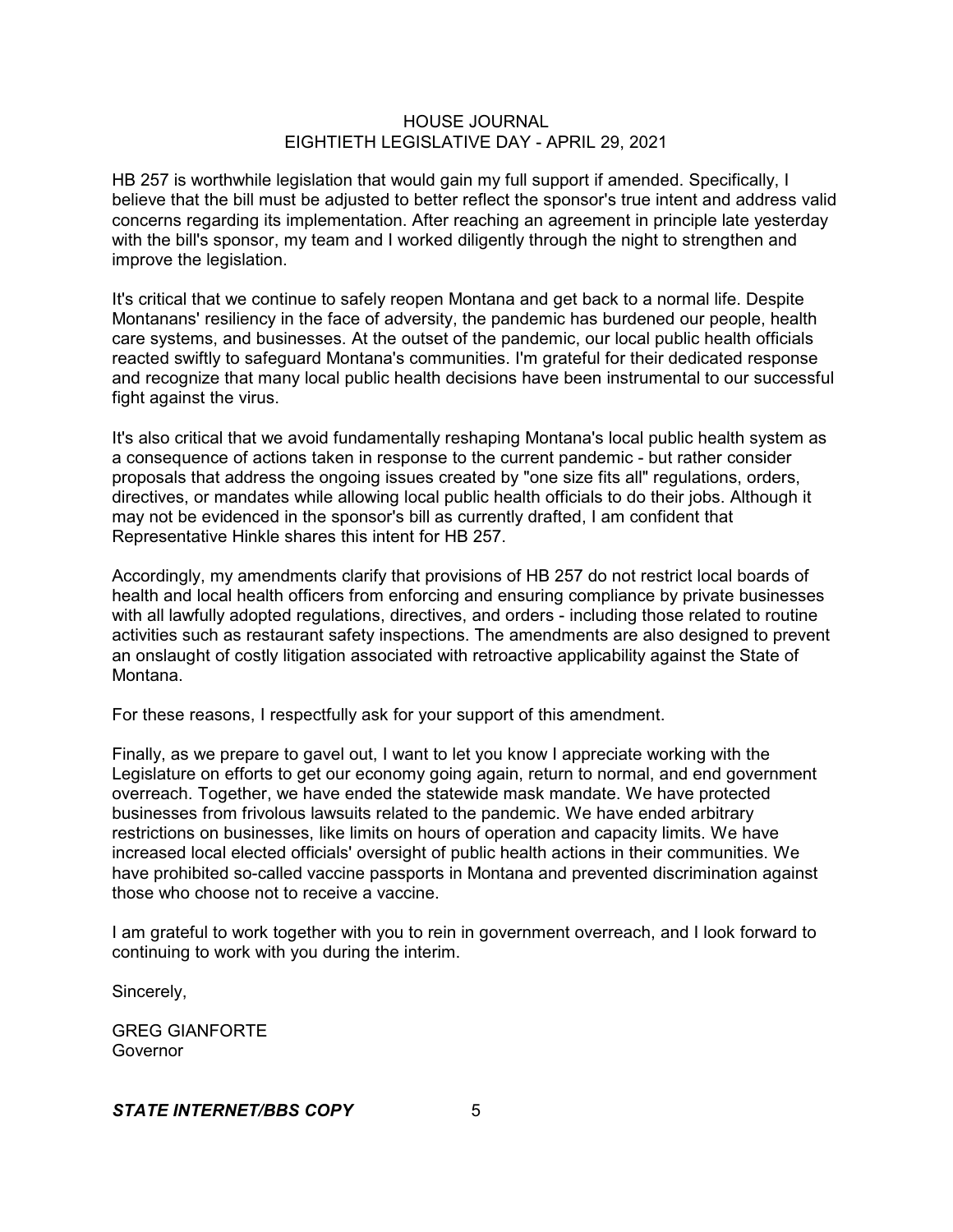## GOVERNOR'S AMENDMENTS TO HOUSE BILL 257

Governor's recommendations for amendments to House Bill 257 are as follows:

1. Page 11, line 20. **Following**: the first "REGULATION" **Strike**: ", INCLUDING BUT NOT LIMITED TO A REGULATION"

2. Page 11, line 21. **Following**: "(2)(C)(VI)" **Strike**: ","

3. Page 12. **Following**: line 8

**Insert**: "(6) The prohibitions provided for in subsection (4) do not restrict a local board of health from exercising its authority under this section to enforce and ensure compliance by private businesses with all lawfully adopted regulations, directives, and orders." Renumber: subsequent subsection

4. Page 13.

**Following**: line 1

**Insert**: "(3) The prohibitions provided for in 50-2-116(4) do not restrict a local health officer from exercising the health officer's authority under this section or 50-2-123 to enforce and ensure compliance by private businesses with all lawfully adopted regulations, directives, and orders."

5. Page 17, line 5. **Following**: the first "regulation" **Strike**: ", including but not limited to a regulation"

6. Page 17, line 6. Following: "(2)(c)(vi)" Strike: ","

7. Page 17. **Following**: line 21 **Insert**: "(7) The prohibitions provided for in subsection (5) do not restrict a local board of health from exercising its authority under this section to enforce and ensure compliance by private businesses with all lawfully adopted regulations, directives, and orders." Renumber: subsequent subsection

8. Page 18. **Following**: line 23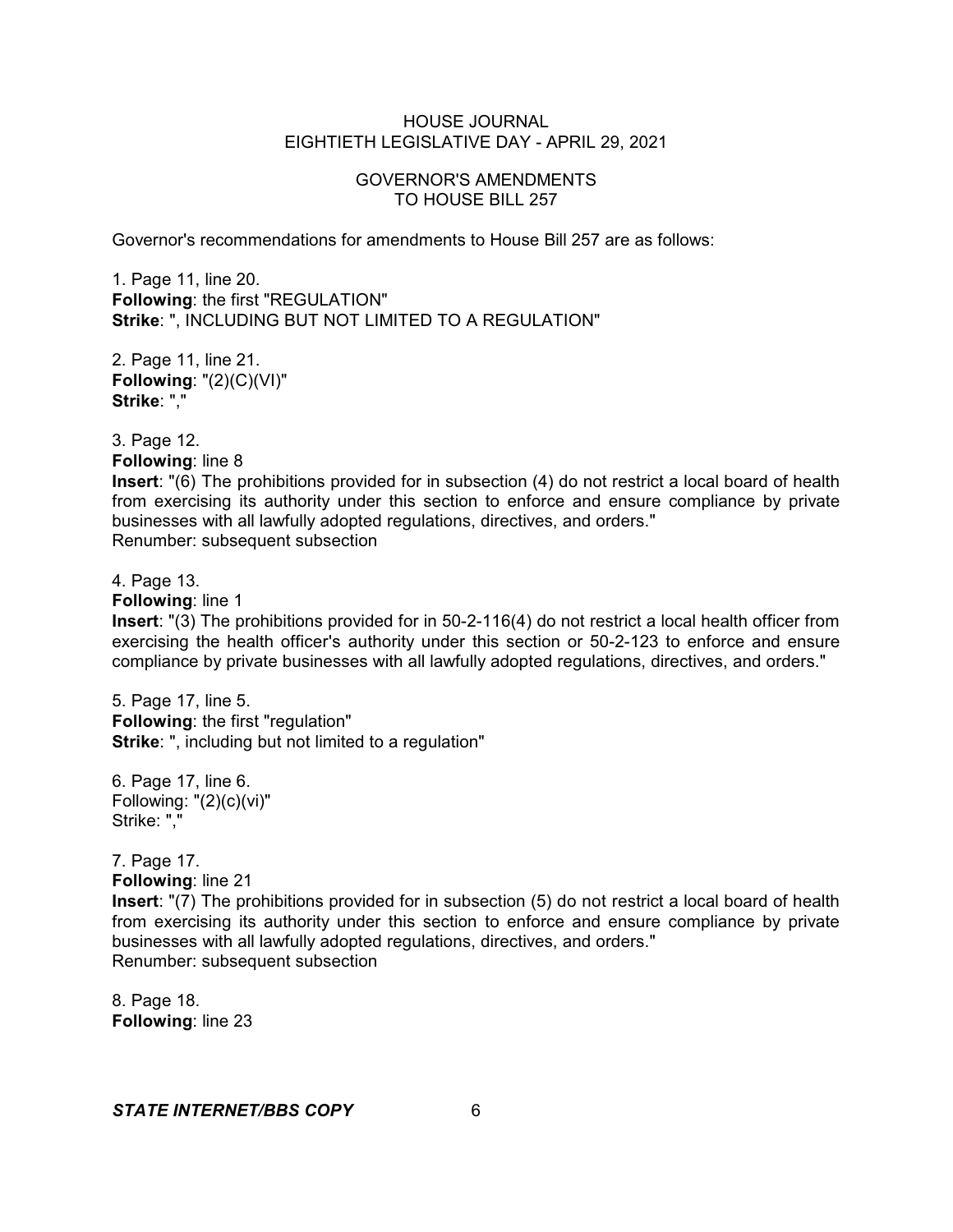**Insert**: "(4) The prohibitions provided for in 50-2-116(5) do not restrict a local health officer from exercising the local health officer's authority under this section or 50-2-123 to enforce and ensure compliance by private businesses with all lawfully adopted regulations, directives, and orders."

9. Page 20, line 7. **Following**: "TO" **Insert**: "local"

10. Page 20, line 8. **Following**: "ENACTED" **Insert**: "," **Strike**: "OR"

11. Page 20, line 8. **Following**: "ADOPTED" **Insert**: ", or in force"

12. Page 20, line 8. **Strike**: "JANUARY 1, 2020" **Insert**: "May 1, 2021"

# **SECOND READING OF BILLS (COMMITTEE OF THE WHOLE)**

Majority Leader Vinton moved the House resolve itself into a Committee of the Whole for consideration of business on second reading. Motion carried. Representative Tschida in the chair.

Mr. Speaker: We, your Committee of the Whole, having had under consideration business on second reading, recommend as follows:

**HB 2** - **Free Conference Committee Report No. 1** - Representative Jones moved the Free Conference Committee report to **HB 2** be adopted. Motion carried as follows:

Yeas: Anderson, Bartel, Beard, Bedey, Berglee, Bertoglio, Binkley, Brewster, Buttrey, Carlson, Custer, Dooling, Duram, Fielder, Fitzgerald, Fleming, Frazer, Fuller, Galloway, Garner, Gillette, Gist, Greef, Gunderson, Hill, Hinkle C, Hinkle J, Holmlund, Hopkins, Jones, Kassmier, Kerns, Knudsen C, Knudsen R, Lenz, Ler, Loge, Malone, Marshall, McKamey, Mercer, Mitchell, Moore, Nave, Noland, Patelis, Phalen, Putnam, Read, Regier A, Regier M, Reksten, Ricci, Schillinger, Seekins-Crowe, Sheldon-Galloway, Skees, Stromswold, Trebas, Tschida, Usher, Vinton, Walsh, Welch, Whitman, Zolnikov, Mr. Speaker. Total 67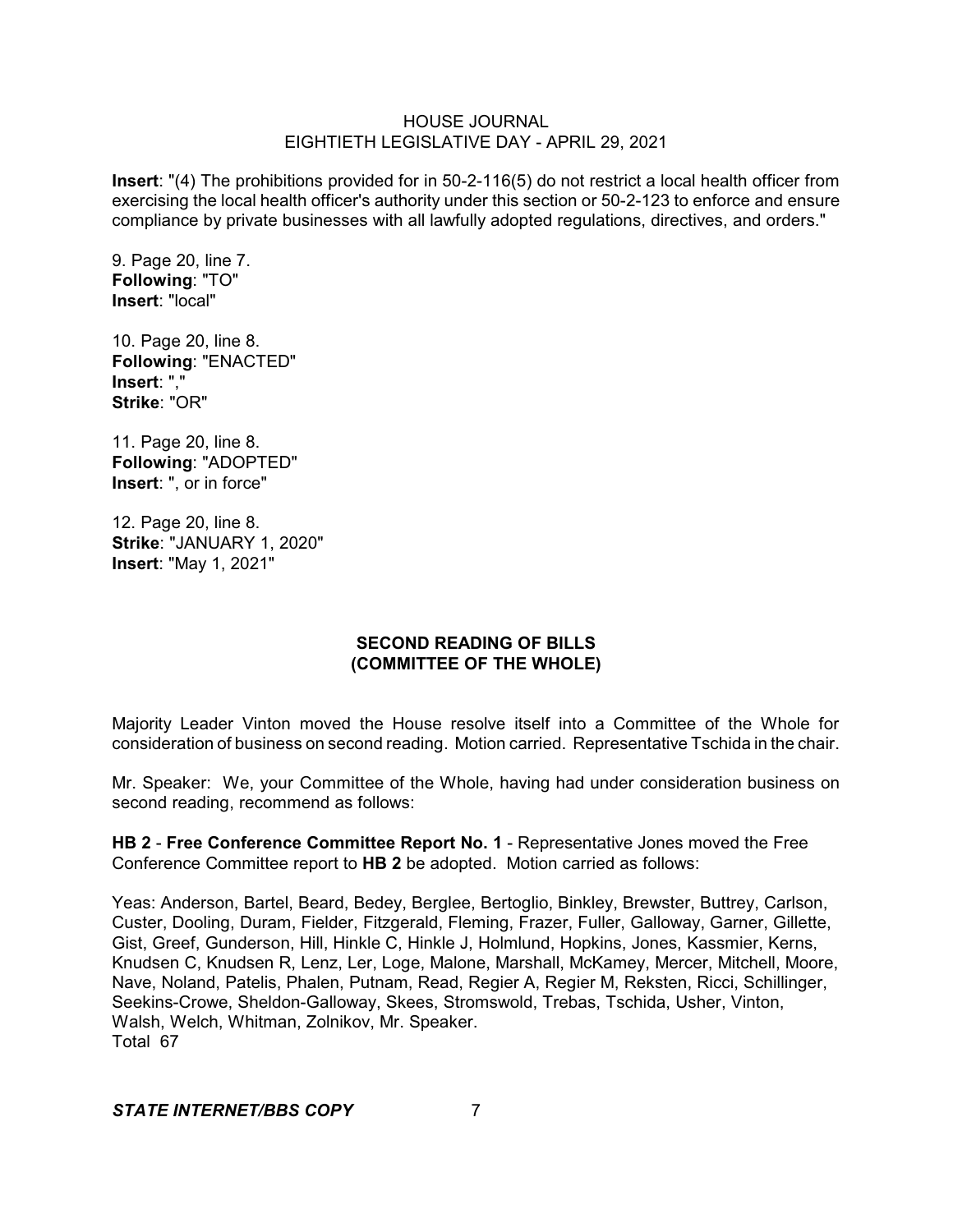Nays: Abbott, Bishop, Buckley, Caferro, Curdy, Dunwell, Farris-Olsen, Fern, France, Funk, Hamilton, Harvey, Hawk, Hayman, Karjala, Keane, Kelker, Keogh, Kerr-Carpenter, Kortum, Marler, Novak, Olsen, Running Wolf, Smith, Stafman, Stewart Peregoy, Sullivan, Tenenbaum, Thane, Weatherwax, Whiteman Pena, Windy Boy. Total 33

Voted absentee: None.

Excused: None. Total 0

Absent or not voting: None. Total 0

**HB 5** - **Free Conference Committee Report No. 1** - Representative Jones moved the Free Conference Committee report to **HB 5** be adopted. Motion carried as follows:

Yeas: Abbott, Anderson, Bartel, Beard, Bedey, Berglee, Bertoglio, Binkley, Bishop, Brewster, Buckley, Buttrey, Caferro, Carlson, Curdy, Custer, Dooling, Dunwell, Duram, Farris-Olsen, Fern, Fielder, Fitzgerald, Fleming, France, Frazer, Fuller, Funk, Galloway, Garner, Gillette, Gist, Greef, Gunderson, Hamilton, Harvey, Hawk, Hayman, Hill, Hinkle C, Hinkle J, Holmlund, Hopkins, Jones, Karjala, Kassmier, Keane, Kelker, Keogh, Kerns, Kerr-Carpenter, Knudsen C, Knudsen R, Kortum, Lenz, Ler, Loge, Malone, Marler, Marshall, McKamey, Mercer, Mitchell, Moore, Nave, Noland, Novak, Patelis, Phalen, Putnam, Read, Regier A, Regier M, Reksten, Ricci, Running Wolf, Schillinger, Seekins-Crowe, Sheldon-Galloway, Skees, Smith, Stafman, Stewart Peregoy, Stromswold, Sullivan, Tenenbaum, Thane, Trebas, Tschida, Usher, Vinton, Walsh, Weatherwax, Welch, Whiteman Pena, Whitman, Windy Boy, Zolnikov, Mr. Speaker. Total 99

Nays: Olsen. Total 1

Voted absentee: None.

Excused: None. Total 0

Absent or not voting: None. Total 0

**HB 632** - **Free Conference Committee Report No. 1** - Representative Garner moved the Free Conference Committee report to **HB 632** be adopted. Motion carried as follows:

Yeas: Abbott, Anderson, Bartel, Bedey, Berglee, Bertoglio, Binkley, Bishop, Brewster, Buckley, Buttrey, Caferro, Carlson, Curdy, Custer, Dooling, Duram, Farris-Olsen, Fern, Fielder,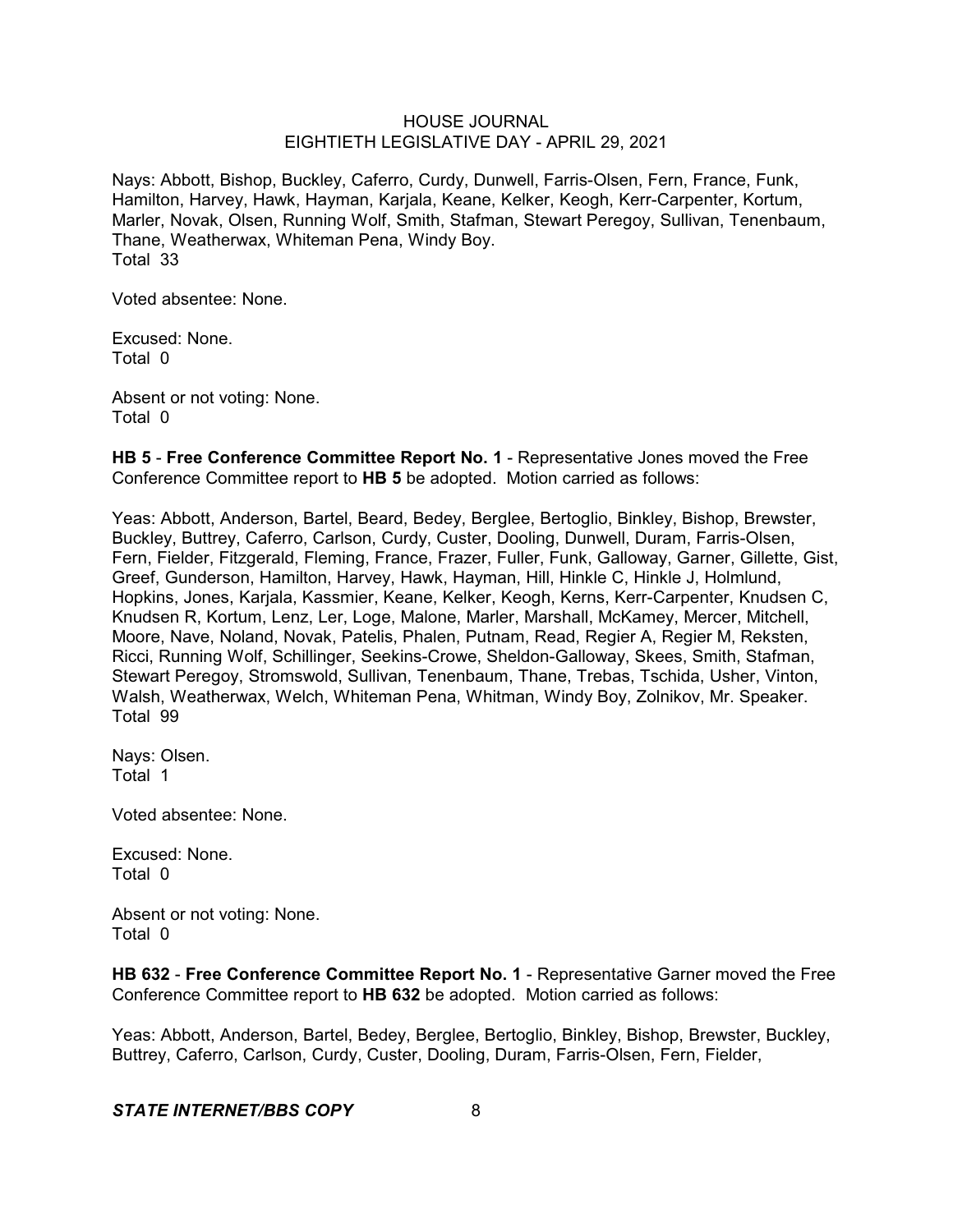Fitzgerald, Fleming, France, Frazer, Fuller, Funk, Galloway, Garner, Gillette, Gist, Greef, Gunderson, Hamilton, Harvey, Hawk, Hill, Holmlund, Hopkins, Jones, Karjala, Kassmier, Keane, Kelker, Keogh, Kerns, Kerr-Carpenter, Knudsen C, Knudsen R, Lenz, Ler, Loge, Malone, Marler, Marshall, McKamey, Mercer, Mitchell, Nave, Noland, Novak, Patelis, Phalen, Putnam, Read, Regier A, Regier M, Reksten, Ricci, Running Wolf, Schillinger, Seekins-Crowe, Sheldon-Galloway, Skees, Smith, Stromswold, Sullivan, Tenenbaum, Thane, Trebas, Tschida, Usher, Vinton, Walsh, Weatherwax, Welch, Whiteman Pena, Whitman, Windy Boy, Zolnikov, Mr. Speaker.

Total 90

Nays: Beard, Dunwell, Hayman, Hinkle C, Hinkle J, Kortum, Moore, Olsen, Stafman, Stewart Peregoy. Total 10

Voted absentee: None.

Excused: None. Total 0

Absent or not voting: None. Total 0

**HB 663** - **Free Conference Committee Report No. 1** - Representative Ler moved the Free Conference Committee report to **HB 663** be adopted. Motion carried as follows:

Yeas: Abbott, Anderson, Bartel, Beard, Bedey, Berglee, Bertoglio, Binkley, Bishop, Brewster, Buckley, Buttrey, Caferro, Carlson, Curdy, Custer, Dooling, Dunwell, Duram, Farris-Olsen, Fern, Fitzgerald, Fleming, France, Frazer, Fuller, Funk, Galloway, Garner, Gillette, Gist, Greef, Gunderson, Hamilton, Harvey, Hawk, Hayman, Hill, Hinkle C, Hinkle J, Holmlund, Hopkins, Jones, Karjala, Keane, Kelker, Keogh, Kerns, Kerr-Carpenter, Knudsen C, Knudsen R, Kortum, Ler, Loge, Malone, Marler, Marshall, McKamey, Mercer, Mitchell, Moore, Nave, Noland, Novak, Olsen,Patelis, Phalen, Putnam, Read, Regier A, Regier M, Reksten, Ricci, Running Wolf, Schillinger, Seekins-Crowe, Sheldon-Galloway, Skees, Smith, Stafman, Stewart Peregoy, Stromswold, Sullivan, Tenenbaum, Thane, Trebas, Tschida, Usher, Vinton, Walsh, Weatherwax, Welch, Whiteman Pena, Whitman, Windy Boy, Zolnikov, Mr. Speaker. Total 97

Nays: None. Total 0

Voted absentee: None.

Excused: None. Total 0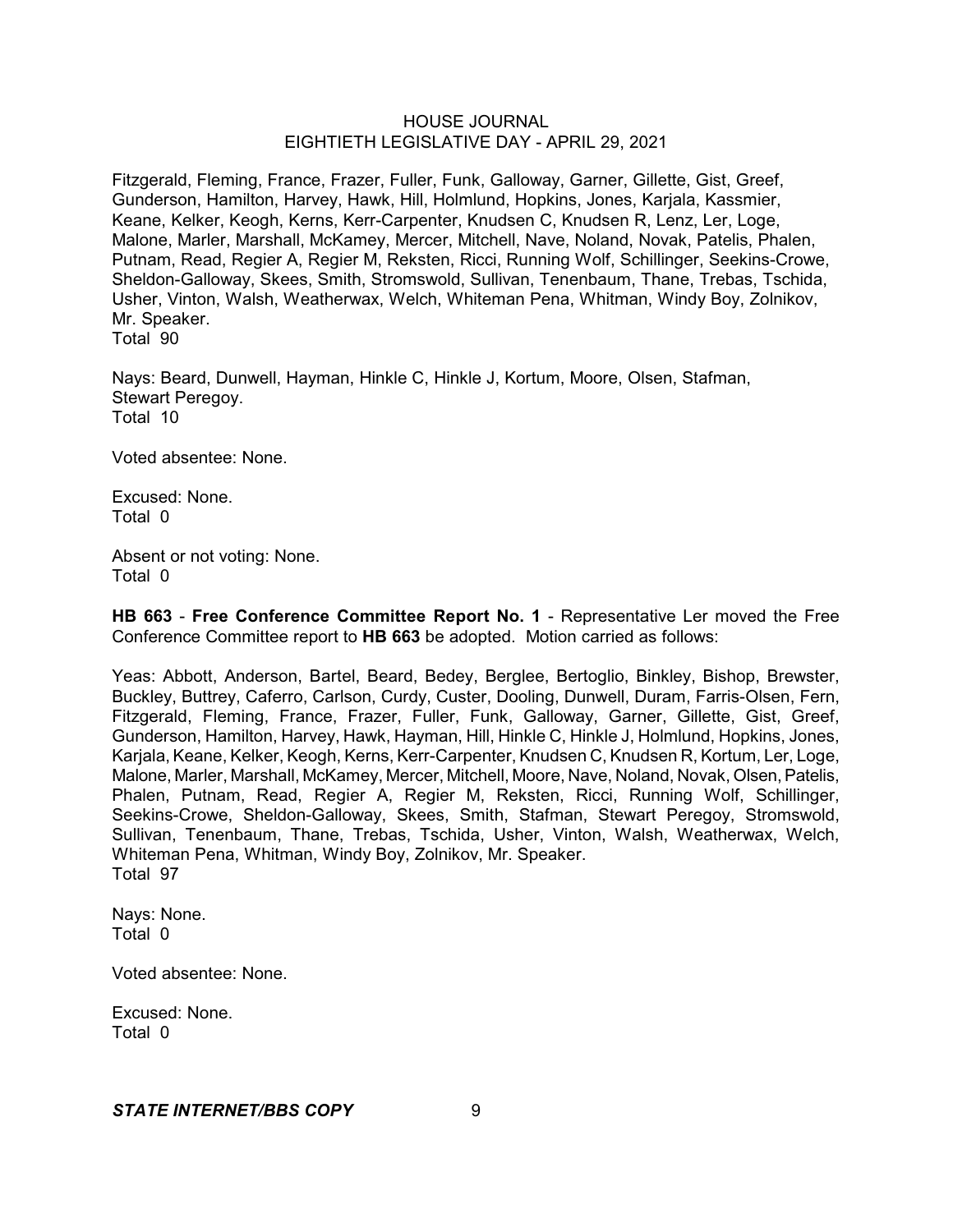Absent or not voting: Fielder, Kassmier, Lenz. Total 3

**HB 689** - **Conference Committee Report No. 1** - Representative Dooling moved the Conference Committee report to **HB 689** be adopted. Motion carried as follows:

Yeas: Anderson, Bartel, Beard, Bedey, Berglee, Bertoglio, Binkley, Brewster, Buttrey, Carlson, Custer, Dooling, Duram, Fielder, Fleming, Frazer, Fuller, Funk, Galloway, Garner, Gillette, Gist, Greef, Hill, Hinkle C, Hinkle J, Holmlund, Hopkins, Jones, Kassmier, Kerns, Knudsen C, Knudsen R, Lenz, Ler, Loge, Malone, Marshall, McKamey, Mercer, Mitchell, Moore, Nave, Noland, Patelis, Phalen, Putnam, Read, Regier A, Regier M, Reksten, Ricci, Schillinger, Seekins-Crowe, Sheldon-Galloway, Skees, Stromswold, Trebas, Tschida, Usher, Vinton, Walsh, Welch, Whitman, Zolnikov, Mr. Speaker. Total 66

Nays: Abbott, Bishop, Buckley, Caferro, Curdy, Dunwell, Farris-Olsen, Fern, France, Hamilton, Harvey, Hawk, Hayman, Karjala, Keane, Kelker, Keogh, Kerr-Carpenter, Kortum, Marler, Novak, Olsen, Running Wolf, Smith, Stafman, Stewart Peregoy, Sullivan, Tenenbaum, Thane, Weatherwax, Whiteman Pena, Windy Boy. Total 32

Voted absentee: None.

Excused: None. Total 0

Absent or not voting: Fitzgerald, Gunderson. Total 2

**SB 191** - **Free Conference Committee Report No. 1** - Representative Holmlund moved the Free Conference Committee report to **SB 191** be adopted. Motion carried as follows:

Yeas: Anderson, Bartel, Beard, Bedey, Berglee, Bertoglio, Binkley, Brewster, Buttrey, Carlson, Custer, Dooling, Duram, Fielder, Fitzgerald, Fleming, Frazer, Fuller, Galloway, Garner, Gillette, Gist, Greef, Gunderson, Hill, Hinkle C, Hinkle J, Holmlund, Hopkins, Jones, Kassmier, Keane, Kerns, Knudsen C, Knudsen R, Lenz, Ler, Loge, Malone, Marshall, McKamey, Mercer, Mitchell, Moore, Nave, Noland, Patelis, Phalen, Putnam, Read, Regier A, Regier M, Reksten, Ricci, Schillinger, Seekins-Crowe, Sheldon-Galloway, Skees, Stromswold, Tschida, Usher, Vinton, Walsh, Welch, Whitman, Zolnikov, Mr. Speaker. Total 67

Nays: Abbott, Bishop, Buckley, Caferro, Curdy, Dunwell, Farris-Olsen, Fern, France, Funk, Hamilton, Harvey, Hawk, Hayman, Karjala, Kelker, Keogh, Kerr-Carpenter, Kortum, Marler, Novak,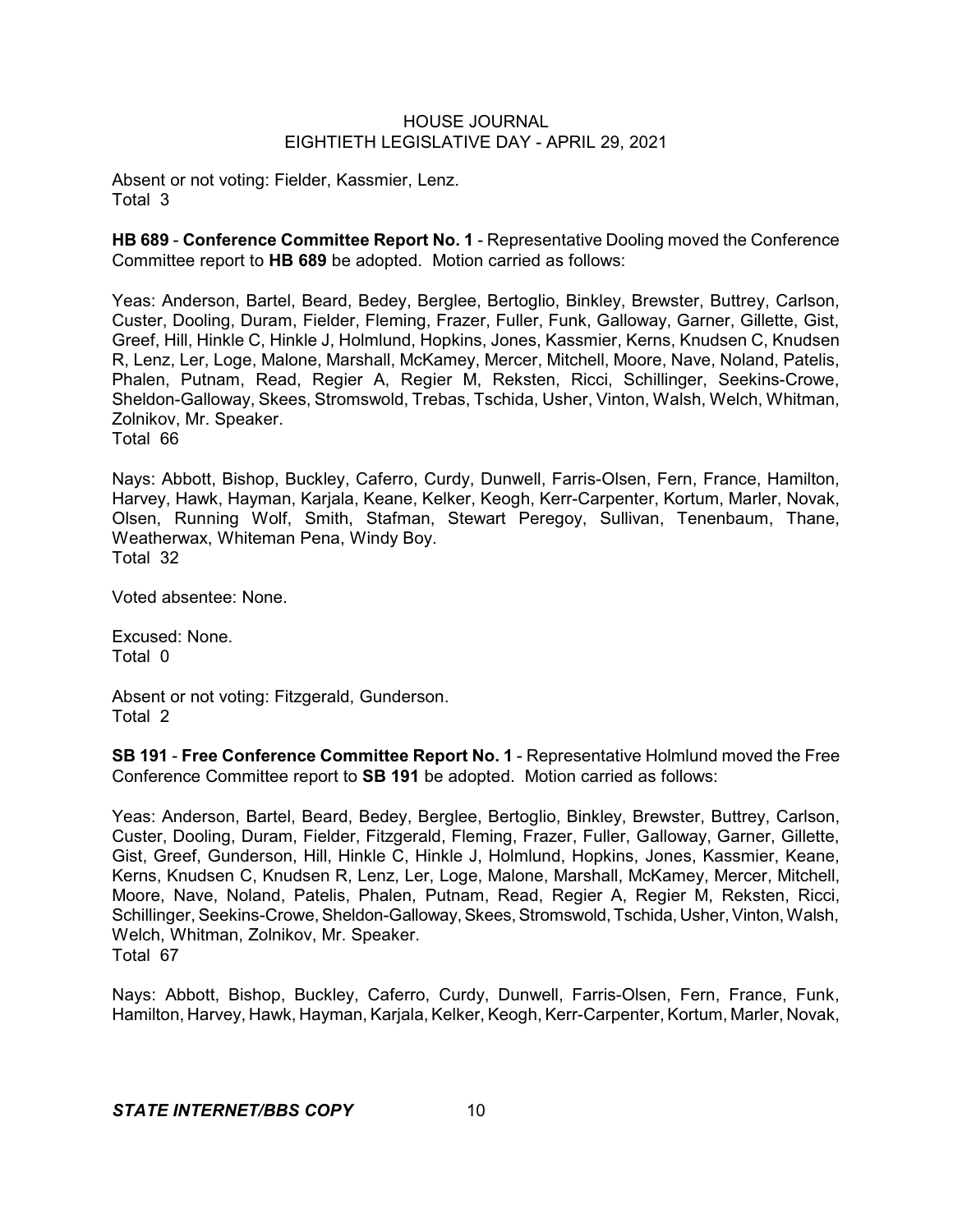Olsen, Running Wolf, Smith, Stafman, Stewart Peregoy, Sullivan, Tenenbaum, Thane, Weatherwax, Whiteman Pena, Windy Boy. Total 32

Voted absentee: None.

Excused: None. Total 0

Absent or not voting: Trebas. Total 1

**SB 388** - **Free Conference Committee Report No. 1** - Representative Welch moved the Free Conference Committee report to **SB 388** be adopted. Motion carried as follows:

Yeas: Anderson, Bartel, Beard, Bedey, Berglee, Bertoglio, Binkley, Brewster, Buttrey, Carlson, Dooling, Duram, Fern, Fielder, Fitzgerald, Fleming, Frazer, Fuller, Galloway, Garner, Gillette, Gist, Greef, Gunderson, Hamilton, Hill, Hinkle C, Hinkle J, Holmlund, Hopkins, Jones, Kassmier, Kerns, Knudsen C, Knudsen R, Lenz, Ler, Loge, Malone, Marshall, McKamey, Mercer, Mitchell, Moore, Nave, Noland, Patelis, Phalen, Putnam, Read, Regier A, Regier M, Reksten, Ricci, Schillinger, Seekins-Crowe, Sheldon-Galloway, Skees, Stromswold, Trebas, Tschida, Usher, Vinton, Welch, Whitman, Zolnikov, Mr. Speaker. Total 67

Nays: Abbott, Bishop, Buckley, Caferro, Curdy, Custer, Dunwell, Farris-Olsen, France, Funk, Harvey, Hawk, Hayman, Karjala, Keane, Kelker, Keogh, Kerr-Carpenter, Kortum, Marler, Novak, Olsen, Running Wolf, Smith, Stafman, Stewart Peregoy, Sullivan, Tenenbaum, Thane, Walsh, Weatherwax, Whiteman Pena, Windy Boy. Total 33

Voted absentee: None.

Excused: None. Total 0

Absent or not voting: None. Total 0

**SB 402** - **Free Conference Committee Report No. 1** - Representative Ler moved the Free Conference Committee report to **SB 402** be adopted. Motion carried as follows:

Yeas: Bartel, Beard, Berglee, Bertoglio, Binkley, Brewster, Carlson, Dooling, Duram, Fielder, Fitzgerald, Fleming, Frazer, Fuller, Galloway, Gillette, Gist, Gunderson, Hill, Hinkle C, Hinkle J, Hopkins, Kassmier, Kerns, Knudsen C, Knudsen R, Lenz, Ler, Loge, Malone, Marshall, McKamey, Mercer, Mitchell, Moore, Nave, Noland, Patelis, Phalen, Read, Regier A, Regier M, Reksten, Ricci,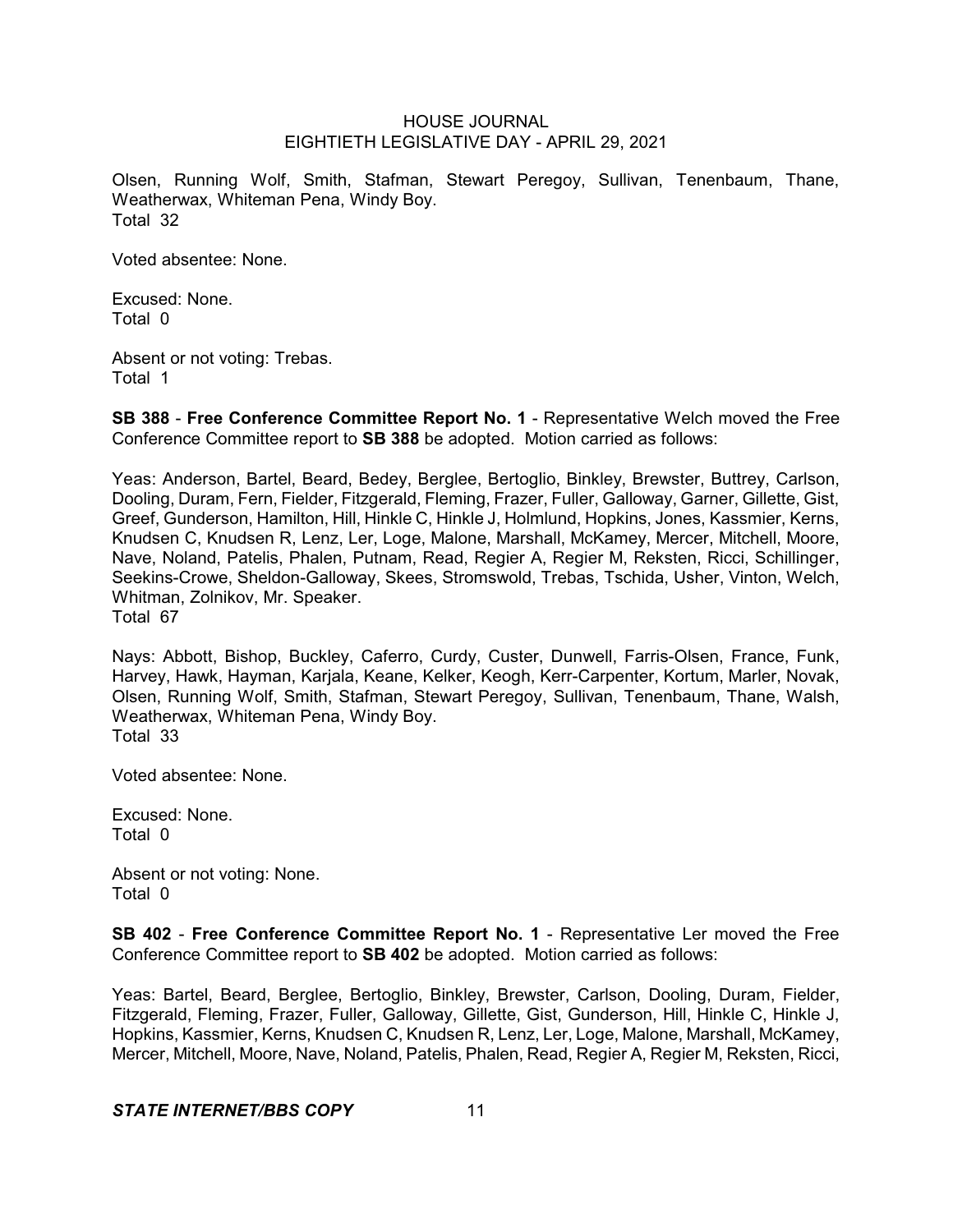Schillinger, Seekins-Crowe, Sheldon-Galloway, Skees, Stromswold, Trebas, Tschida, Usher, Vinton, Walsh, Whitman, Zolnikov, Mr. Speaker. Total 57

Nays: Abbott, Anderson, Bedey, Bishop, Buckley, Buttrey, Caferro, Curdy, Custer, Dunwell, Farris-Olsen, Fern, France, Funk, Garner, Greef, Hamilton, Harvey, Hawk, Hayman, Holmlund, Jones, Karjala, Keane, Kelker, Keogh, Kerr-Carpenter, Kortum, Marler, Novak, Olsen, Putnam, Running Wolf, Smith, Stafman, Stewart Peregoy, Sullivan, Tenenbaum, Thane, Weatherwax, Welch, Whiteman Pena, Windy Boy. Total 43

Voted absentee: None.

Excused: None. Total 0

Absent or not voting: None. Total 0

Majority Leader Vinton moved the Committee rise, report progress, and beg leave to sit again. Motion carried. Committee arose. House resumed. Mr. Speaker presiding. Chair Tschida moved the Committee of the Whole report be adopted. Report adopted as follows:

Yeas: Anderson, Bartel, Beard, Bedey, Bertoglio, Binkley, Brewster, Buttrey, Curdy, Custer, Dooling, Duram, Fern, Fielder, Fitzgerald, Fleming, Frazer, Fuller, Galloway, Garner, Gillette, Gist, Greef, Gunderson, Hill, Hinkle C, Holmlund, Hopkins, Jones, Kassmier, Kelker, Keogh, Kerns, Knudsen C, Knudsen R, Lenz, Ler, Loge, Malone, Marshall, McKamey, Mitchell, Nave, Noland, Novak, Patelis, Phalen, Putnam, Read, Regier A, Regier M, Reksten, Ricci, Schillinger, Seekins-Crowe, Sheldon-Galloway, Skees, Smith, Stromswold, Sullivan, Trebas, Usher, Vinton, Walsh, Weatherwax, Welch, Whitman, Zolnikov, Mr. Speaker. Total 69

Nays: Abbott, Bishop, Buckley, Caferro, Dunwell, Farris-Olsen, France, Funk, Hamilton, Harvey, Hawk, Karjala, Keane, Kerr-Carpenter, Kortum, Marler, Olsen, Running Wolf, Stafman, Stewart Peregoy, Thane, Whiteman Pena, Windy Boy. Total 23

Voted absentee: None.

Excused: None. Total 0

Absent or not voting: Berglee, Carlson, Hayman, Hinkle J, Mercer, Moore, Tenenbaum, Tschida. Total 8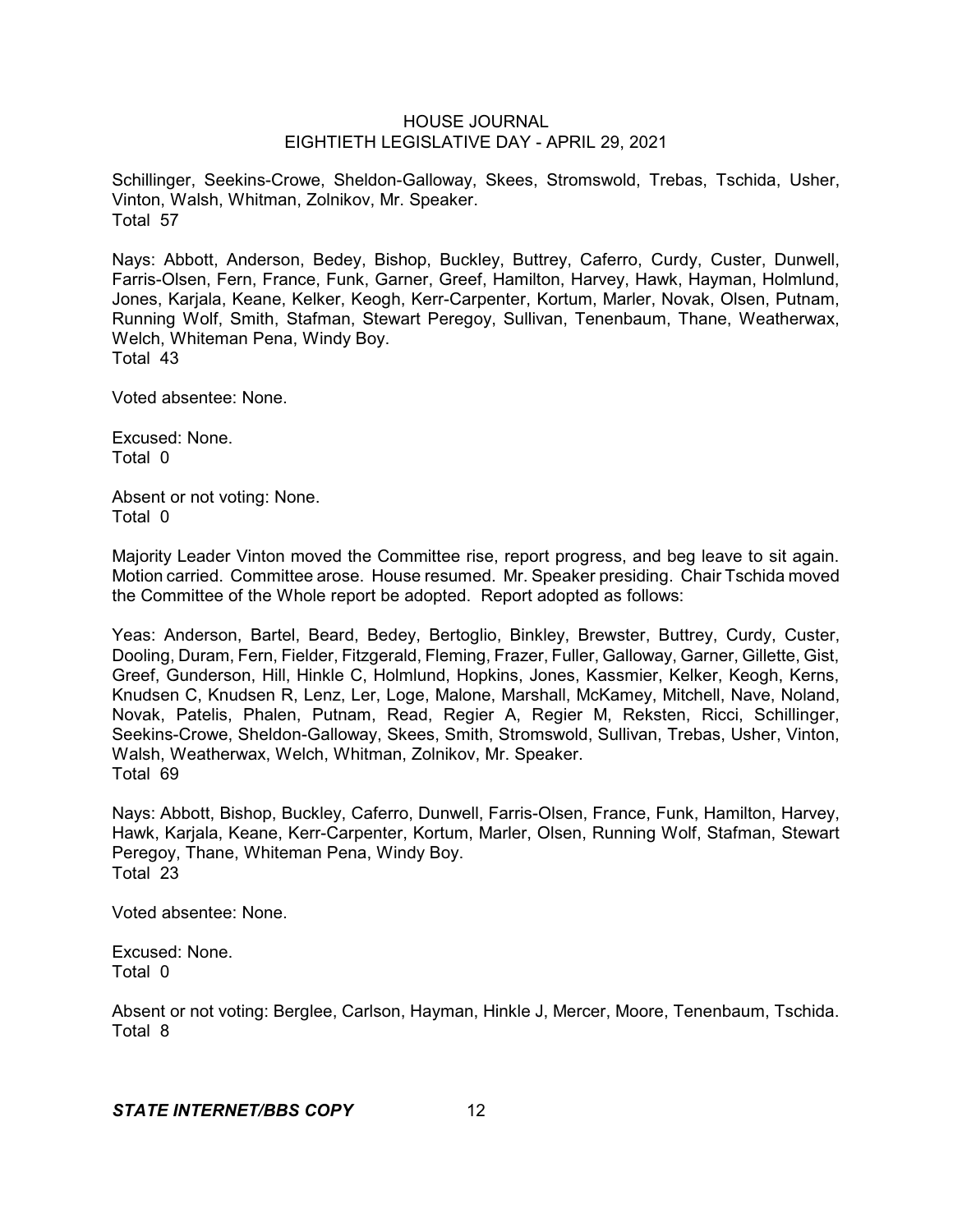## **MOTIONS**

Majority Leader Vinton moved to reconsider action on **HB 2** and that **HB 2** be placed on second reading on this same day.

Motion **passed** as follows:

Yeas: Abbott, Anderson, Bartel, Beard, Bedey, Berglee, Bertoglio, Binkley, Bishop, Brewster, Buckley, Buttrey, Caferro, Curdy, Custer, Dooling, Dunwell, Duram, Farris-Olsen, Fern, Fielder, Fitzgerald, Fleming, France, Frazer, Fuller, Funk, Galloway, Garner, Gillette, Gist, Greef, Gunderson, Hamilton, Harvey, Hawk, Hayman, Hill, Hinkle C, Holmlund, Hopkins, Jones, Karjala, Kassmier, Keane, Kelker, Keogh, Kerns, Kerr-Carpenter, Knudsen C, Knudsen R, Kortum, Lenz, Ler, Loge, Malone, Marler, Marshall, McKamey, Mitchell, Moore, Nave, Noland, Novak, Patelis, Phalen, Putnam, Read, Regier A, Regier M, Ricci, Running Wolf, Schillinger, Seekins-Crowe, Sheldon-Galloway, Skees, Smith, Stafman, Stewart Peregoy, Stromswold, Sullivan, Thane, Trebas, Tschida, Usher, Vinton, Walsh, Weatherwax, Welch, Whitman, Zolnikov, Mr. Speaker. Total 92

Nays: Olsen, Whiteman Pena, Windy Boy. Total 3

Voted absentee: None.

Excused: None. Total 0

Absent or not voting: Carlson, Hinkle J, Mercer, Reksten, Tenenbaum. Total 5

## **ANNOUNCEMENTS**

Representative Windy Boy arose on a **Point of Personal Privilege** to state his disagreement with the determination of the chair during Second Reading earlier this day.

Representative Olsen arose on a **Point of Personal Privilege** to show respect for the members of the Judicial branch in Montana.

Representative Dunwell arose on a **Point of Personal Privilege** for reflections on the years she served in the House.

House recessed. House reconvened.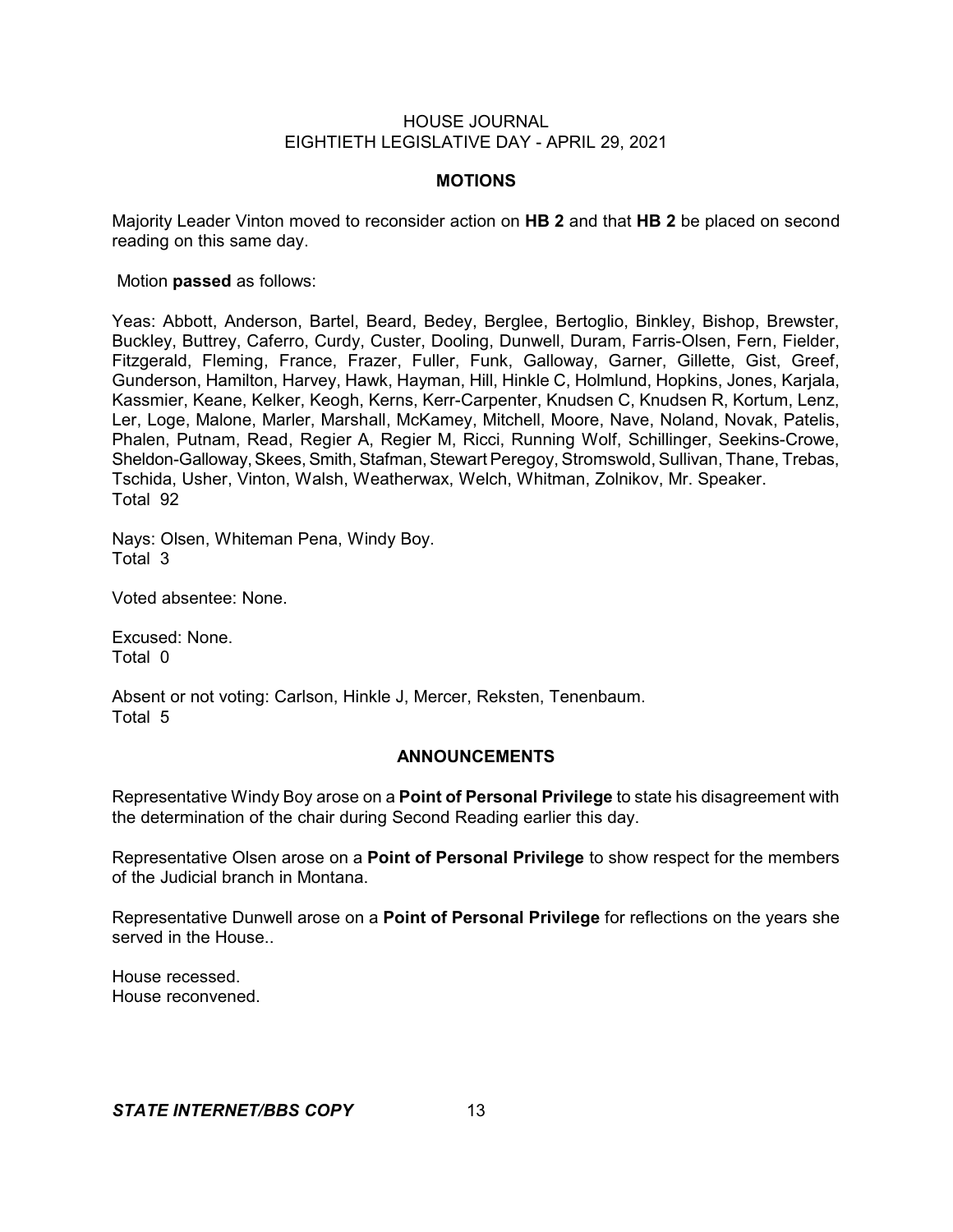# **SECOND READING OF BILLS (COMMITTEE OF THE WHOLE)**

Majority Leader Vinton moved the House resolve itself into a Committee of the Whole for consideration of business on second reading. Motion carried. Representative Tschida in the chair.

Mr. Speaker: We, your Committee of the Whole, having had under consideration business on second reading, recommend as follows:

**HB 2** - **Conference Committee Report No. 4** - Representative Jones moved the Conference Committee report to **HB 2** be adopted. Motion carried as follows:

Yeas: Anderson, Bartel, Beard, Bedey, Berglee, Bertoglio, Binkley, Brewster, Buttrey, Carlson, Custer, Dooling, Duram, Fielder, Fitzgerald, Fleming, Frazer, Fuller, Galloway, Garner, Gillette, Gist, Greef, Gunderson, Hill, Hinkle C, Hinkle J, Holmlund, Hopkins, Jones, Kassmier, Kelker, Kerns, Knudsen C, Knudsen R, Lenz, Ler, Loge, Malone, Marshall, McKamey, Mercer, Mitchell, Moore, Nave, Noland, Patelis, Phalen, Putnam, Read, Regier A, Regier M, Reksten, Ricci, Schillinger, Seekins-Crowe, Sheldon-Galloway, Skees, Stromswold, Trebas, Tschida, Usher, Vinton, Walsh, Welch, Whitman, Zolnikov, Mr. Speaker. Total 68

Nays: Abbott, Bishop, Buckley, Caferro, Curdy, Dunwell, Farris-Olsen, Fern, France, Funk, Hamilton, Harvey, Hawk, Hayman, Karjala, Keane, Keogh, Kerr-Carpenter, Kortum, Marler, Novak, Olsen, Running Wolf, Smith, Stafman, Stewart Peregoy, Sullivan, Tenenbaum, Thane, Weatherwax, Whiteman Pena, Windy Boy. Total 32

Voted absentee: None.

Excused: None. Total 0

Absent or not voting: None. Total 0

Majority Leader Vinton moved the Committee rise, report progress, and beg leave to sit again. Motion carried. Committee arose. House resumed. Mr. Speaker presiding. Chair Tschida moved the Committee of the Whole report be adopted. Report adopted as follows:

Yeas: Anderson, Bartel, Beard, Bedey, Berglee, Bertoglio, Binkley, Brewster, Buckley, Buttrey, Carlson, Custer, Dooling, Duram, Fern, Fielder, Fitzgerald, Fleming, Frazer, Fuller, Galloway, Garner, Gillette, Gist, Greef, Gunderson, Hamilton, Harvey, Hill, Hinkle C, Hinkle J, Holmlund, Hopkins, Jones, Kassmier, Kelker, Kerns, Kerr-Carpenter, Knudsen C, Knudsen R, Lenz, Ler, Loge, Malone, Marshall, McKamey, Mercer, Mitchell, Moore, Nave, Noland, Novak, Patelis, Phalen, Putnam, Read, RegierA, Regier M, Reksten, Ricci, Schillinger, Seekins-Crowe, Sheldon-Galloway,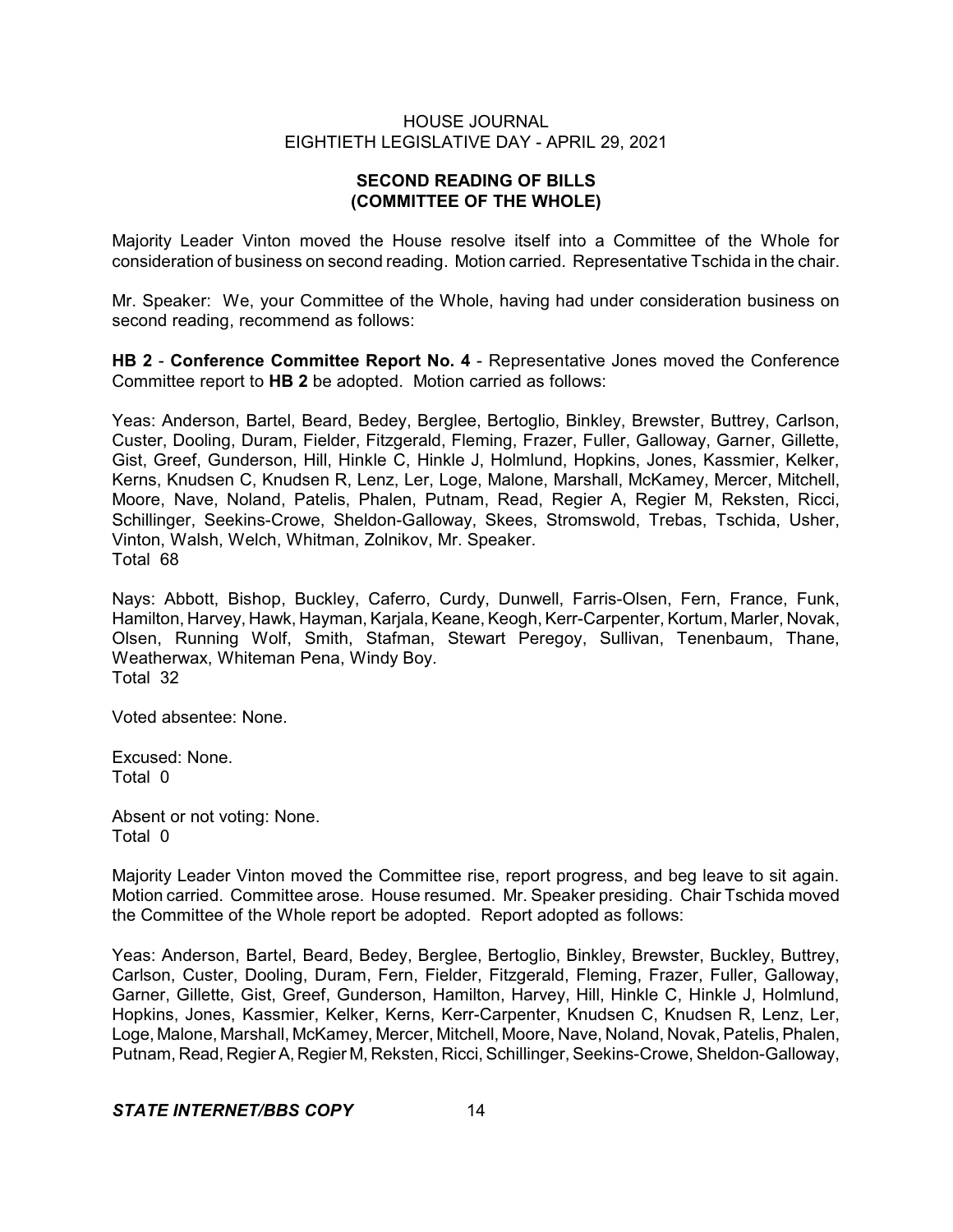Skees, Smith, Stromswold, Sullivan, Tenenbaum, Thane, Trebas, Usher, Vinton, Walsh, Welch, Whitman, Zolnikov, Mr. Speaker. Total 77

Nays: Abbott, Bishop, Caferro, Curdy, Dunwell, Farris-Olsen, France, Funk, Hawk, Hayman, Karjala, Keane, Keogh, Kortum, Marler, Olsen, Running Wolf, Stewart Peregoy, Tschida, Weatherwax, Whiteman Pena, Windy Boy. Total 22

Voted absentee: None.

Excused: None. Total 0

Absent or not voting: Stafman. Total 1

House recessed. House reconvened.

# **THIRD READING OF BILLS**

The following bills having been read three several times, title and history agreed to, were disposed of in the following manner:

**HB 2** passed as follows:

Yeas: Anderson, Bartel, Beard, Bedey, Berglee, Bertoglio, Binkley, Brewster, Buttrey, Carlson, Custer, Dooling, Duram, Fielder, Fitzgerald, Fleming, Frazer, Fuller, Galloway, Garner, Gillette, Gist, Greef, Gunderson, Hill, Hinkle C, Hinkle J, Holmlund, Jones, Kassmier, Kerns, Knudsen C, Lenz, Ler, Loge, Malone, Marshall, McKamey, Mercer, Mitchell, Moore, Nave, Noland, Patelis, Phalen, Putnam, Read, Regier A, Regier M, Reksten, Ricci, Schillinger, Seekins-Crowe, Sheldon-Galloway, Skees, Stromswold, Trebas, Tschida, Usher, Vinton, Walsh, Welch, Whitman, Zolnikov, Mr. Speaker.

Total 65

Nays: Abbott, Bishop, Buckley, Caferro, Curdy, Dunwell, Farris-Olsen, Fern, France, Funk, Hamilton, Harvey, Hawk, Hayman, Karjala, Keane, Kelker, Keogh, Kerr-Carpenter, Kortum, Marler, Novak, Olsen, Running Wolf, Smith, Stafman, Stewart Peregoy, Sullivan, Tenenbaum, Thane, Weatherwax, Whiteman Pena, Windy Boy. Total 33

Voted absentee: None.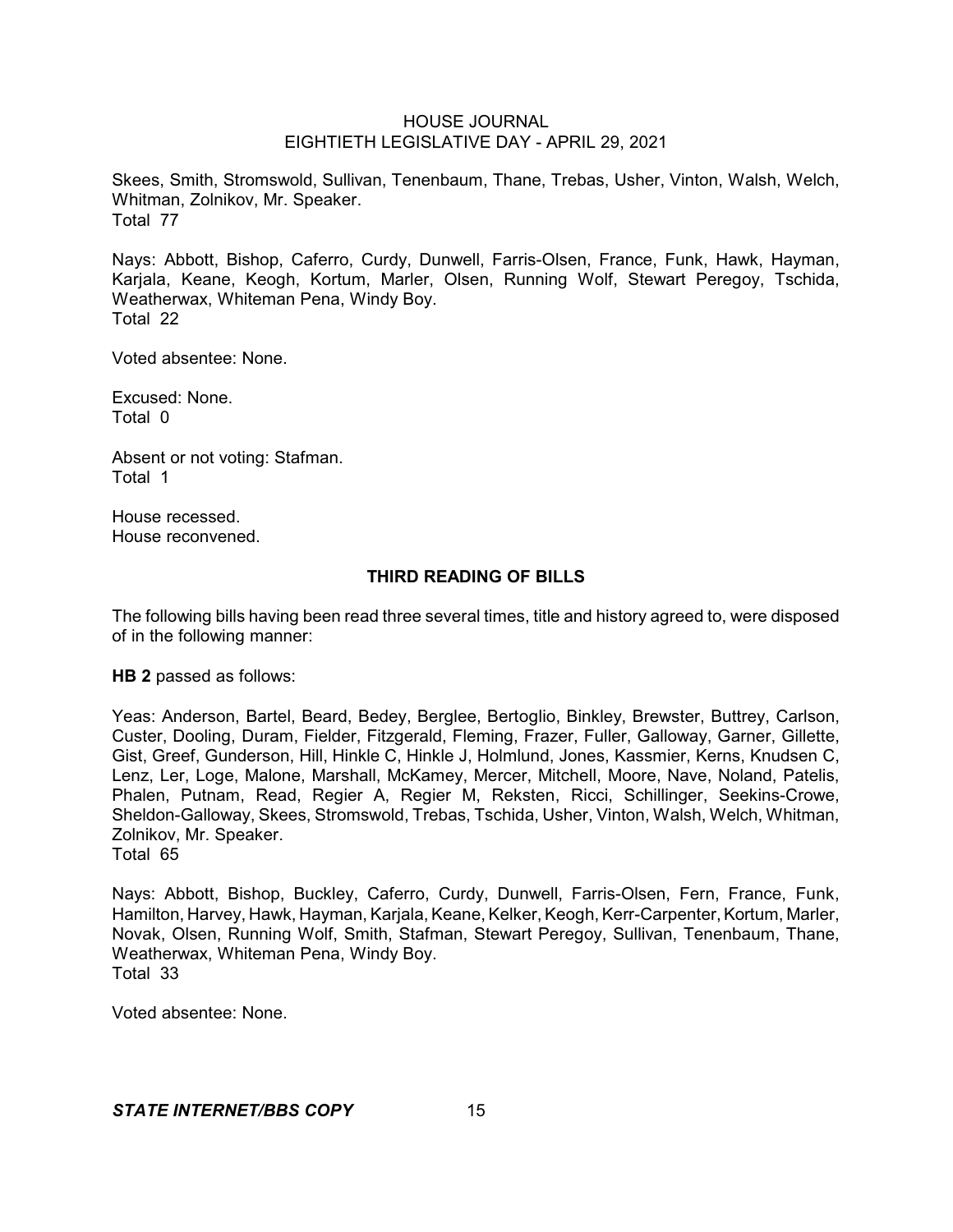Excused: None. Total 0

Absent or not voting: Hopkins, Knudsen R. Total 2

**HB 5** passed as follows:

Yeas: Abbott, Anderson, Bartel, Beard, Bedey, Berglee, Bertoglio, Binkley, Bishop, Brewster, Buckley, Buttrey, Caferro, Carlson, Curdy, Custer, Dooling, Dunwell, Duram, Farris-Olsen, Fern, Fielder, Fitzgerald, Fleming, France, Frazer, Fuller, Funk, Galloway, Garner, Gillette, Gist, Greef, Gunderson, Hamilton, Harvey, Hawk, Hayman, Hill, Hinkle C, Hinkle J, Holmlund, Jones, Karjala, Kassmier, Keane, Kelker, Keogh, Kerns, Kerr-Carpenter, Knudsen C, Kortum, Lenz, Ler, Loge, Malone, Marler, Marshall, McKamey, Mercer, Mitchell, Moore, Nave, Noland, Novak, Olsen, Patelis, Phalen, Putnam, Read, Regier A, Regier M, Reksten, Ricci, Running Wolf, Schillinger, Seekins-Crowe, Sheldon-Galloway, Skees, Smith, Stafman, Stewart Peregoy, Stromswold, Sullivan, Tenenbaum, Thane, Trebas, Tschida, Usher, Vinton, Walsh, Weatherwax, Welch, Whiteman Pena, Whitman, Windy Boy, Zolnikov, Mr. Speaker. Total 98

Nays: None. Total 0

Voted absentee: None.

Excused: None. Total 0

Absent or not voting: Hopkins, Knudsen R. Total 2

**HB 632** passed as follows:

Yeas: Abbott, Anderson, Bartel, Bedey, Berglee, Bertoglio, Binkley, Bishop, Brewster, Buckley, Buttrey, Caferro, Carlson, Curdy, Custer, Dooling, Duram, Farris-Olsen, Fern, Fielder, Fitzgerald, Fleming, France, Frazer, Fuller, Funk, Galloway, Garner, Gillette, Gist, Greef, Gunderson, Hamilton, Harvey, Hawk, Hill, Holmlund, Jones, Karjala, Kassmier, Keane, Kelker, Keogh, Kerns, Kerr-Carpenter, Knudsen C, Lenz, Ler, Loge, Malone, Marler, Marshall, McKamey, Mercer, Mitchell, Nave, Noland, Novak, Patelis, Phalen, Putnam, Read, Regier A, Regier M, Reksten, Ricci, Running Wolf, Schillinger, Seekins-Crowe, Sheldon-Galloway, Skees, Stafman, Stromswold, Sullivan, Tenenbaum, Thane, Trebas, Tschida, Usher, Vinton, Walsh, Welch, Whitman, Windy Boy, Zolnikov, Mr. Speaker. Total 86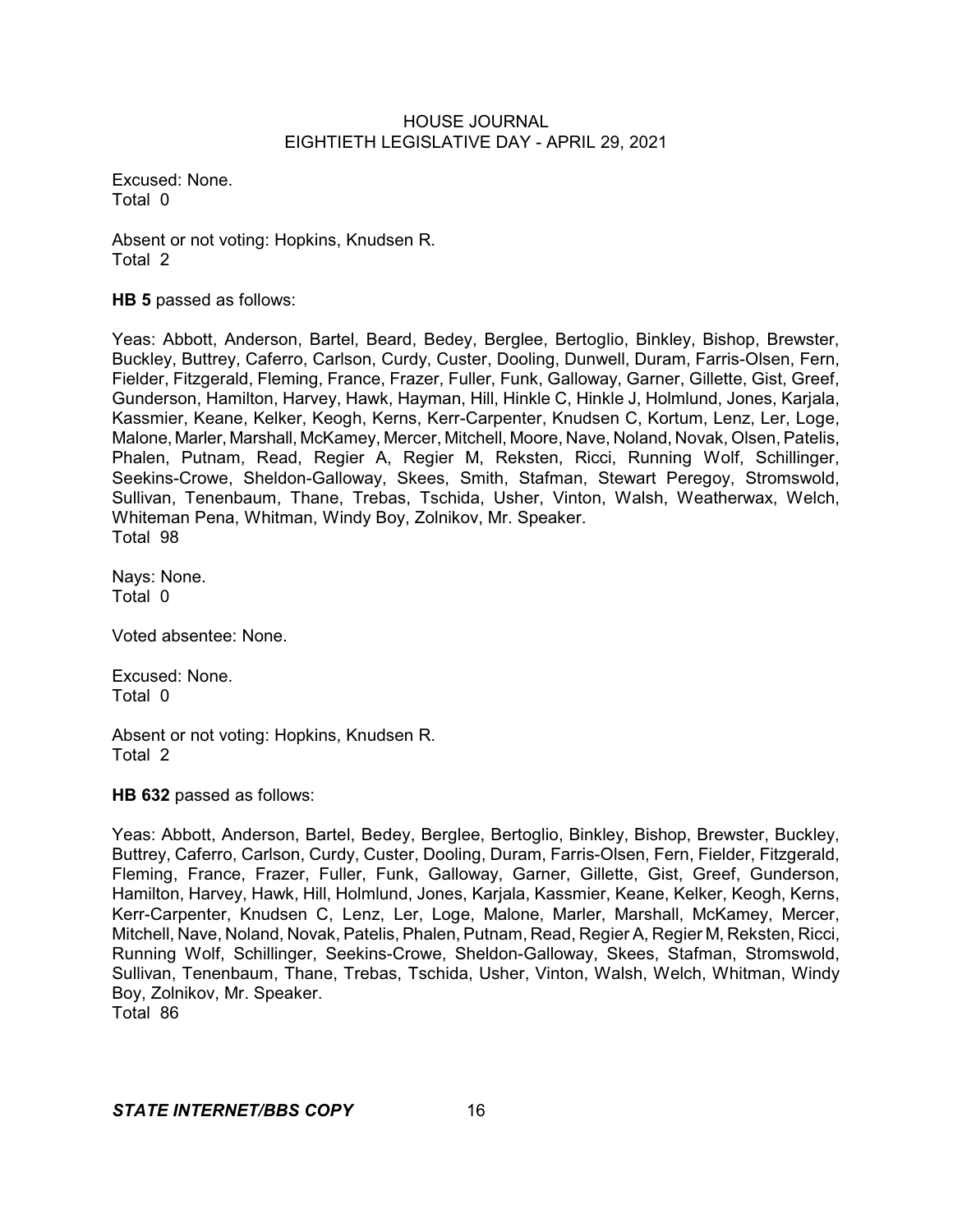Nays: Beard, Dunwell, Hayman, Hinkle C, Hinkle J, Kortum, Moore, Olsen, Smith, Stewart Peregoy, Weatherwax, Whiteman Pena. Total 12

Voted absentee: None.

Excused: None. Total 0

Absent or not voting: Hopkins, Knudsen R. Total 2

**HB 663** passed as follows:

Yeas: Abbott, Anderson, Bartel, Beard, Bedey, Berglee, Bertoglio, Binkley, Bishop, Brewster, Buckley, Buttrey, Caferro, Carlson, Curdy, Custer, Dooling, Dunwell, Duram, Farris-Olsen, Fern, Fielder, Fitzgerald, Fleming, France, Frazer, Fuller, Funk, Galloway, Garner, Gillette, Gist, Greef, Gunderson, Hamilton, Harvey, Hawk, Hayman, Hill, Hinkle C, Hinkle J, Holmlund, Jones, Karjala, Kassmier, Keane, Kelker, Keogh, Kerns, Kerr-Carpenter, Knudsen C, Kortum, Lenz, Ler, Loge, Malone, Marler, Marshall, McKamey, Mercer, Mitchell, Moore, Nave, Noland, Novak, Olsen, Patelis, Phalen, Putnam, Read, Regier A, Regier M, Reksten, Ricci, Running Wolf, Schillinger, Seekins-Crowe, Sheldon-Galloway, Skees, Smith, Stafman, Stewart Peregoy, Stromswold, Sullivan, Tenenbaum, Thane, Trebas, Tschida, Usher, Vinton, Walsh, Weatherwax, Welch, Whiteman Pena, Whitman, Zolnikov, Mr. Speaker. Total 97

Nays: Windy Boy. Total 1

Voted absentee: None.

Excused: None. Total 0

Absent or not voting: Hopkins, Knudsen R. Total 2

**HB 689** passed as follows:

Yeas: Anderson, Bartel, Beard, Bedey, Berglee, Bertoglio, Binkley, Brewster, Buttrey, Carlson, Custer, Dooling, Duram, Fielder, Fitzgerald, Fleming, Frazer, Fuller, Galloway, Garner, Gillette, Gist, Greef, Gunderson, Hill, Hinkle C, Hinkle J, Holmlund, Jones, Kassmier, Kerns, Knudsen C, Lenz, Ler, Loge, Malone, Marshall, McKamey, Mercer, Mitchell, Moore, Nave, Noland, Patelis,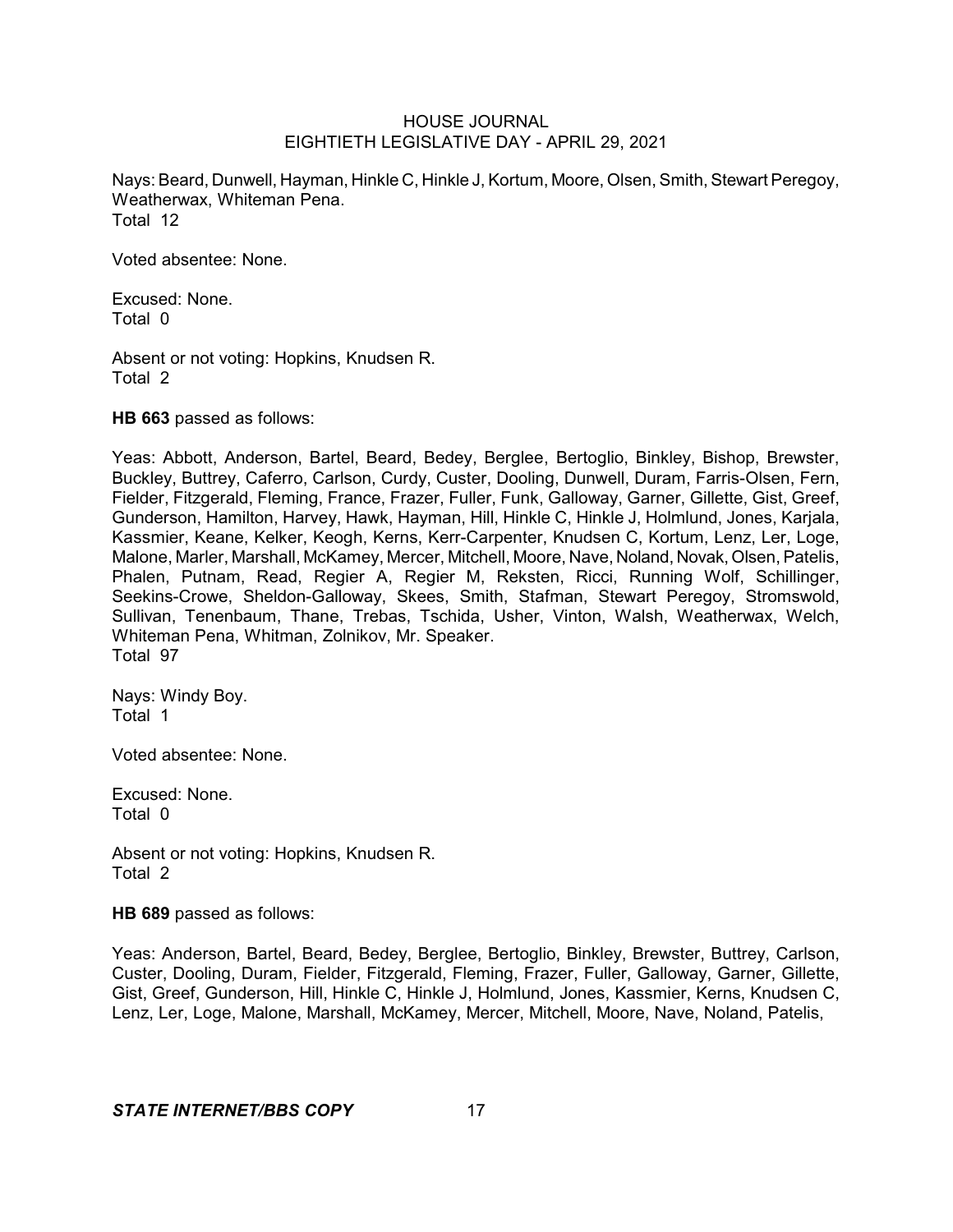Phalen, Putnam, Read, Regier A, Regier M, Reksten, Ricci, Schillinger, Seekins-Crowe, Sheldon-Galloway, Skees, Stromswold, Trebas, Tschida, Usher, Vinton, Walsh, Welch, Whitman, Zolnikov, Mr. Speaker. Total 65

Nays: Abbott, Bishop, Buckley, Caferro, Curdy, Dunwell, Farris-Olsen, Fern, France, Funk, Hamilton, Harvey, Hawk, Hayman, Karjala, Keane, Kelker, Keogh, Kerr-Carpenter, Kortum, Marler, Novak, Olsen, Running Wolf, Smith, Stafman, Stewart Peregoy, Sullivan, Tenenbaum, Thane, Weatherwax, Whiteman Pena, Windy Boy. Total 33

Voted absentee: None.

Excused: None. Total 0

Absent or not voting: Hopkins, Knudsen R. Total 2

**SB 191** concurred in as follows:

Yeas: Anderson, Bartel, Beard, Bedey, Berglee, Bertoglio, Binkley, Brewster, Buttrey, Carlson, Custer, Dooling, Duram, Fielder, Fitzgerald, Fleming, Frazer, Fuller, Galloway, Garner, Gillette, Gist, Greef, Gunderson, Hill, Hinkle C, Hinkle J, Holmlund, Jones, Kassmier, Kerns, Knudsen C, Lenz, Ler, Loge, Malone, Marshall, McKamey, Mercer, Mitchell, Moore, Nave, Noland, Patelis, Phalen, Putnam, Read, Regier A, Regier M, Reksten, Ricci, Schillinger, Seekins-Crowe, Sheldon-Galloway, Skees, Stromswold, Trebas, Tschida, Usher, Vinton, Walsh, Welch, Whitman, Zolnikov, Mr. Speaker.

Total 65

Nays: Abbott, Bishop, Buckley, Caferro, Curdy, Dunwell, Farris-Olsen, Fern, France, Funk, Hamilton, Harvey, Hawk, Hayman, Karjala, Keane, Kelker, Keogh, Kerr-Carpenter, Kortum, Marler, Novak, Olsen, Running Wolf, Smith, Stafman, Stewart Peregoy, Sullivan, Tenenbaum, Thane, Weatherwax, Whiteman Pena, Windy Boy. Total 33

Voted absentee: None.

Excused: None. Total 0

Absent or not voting: Hopkins, Knudsen R. Total 2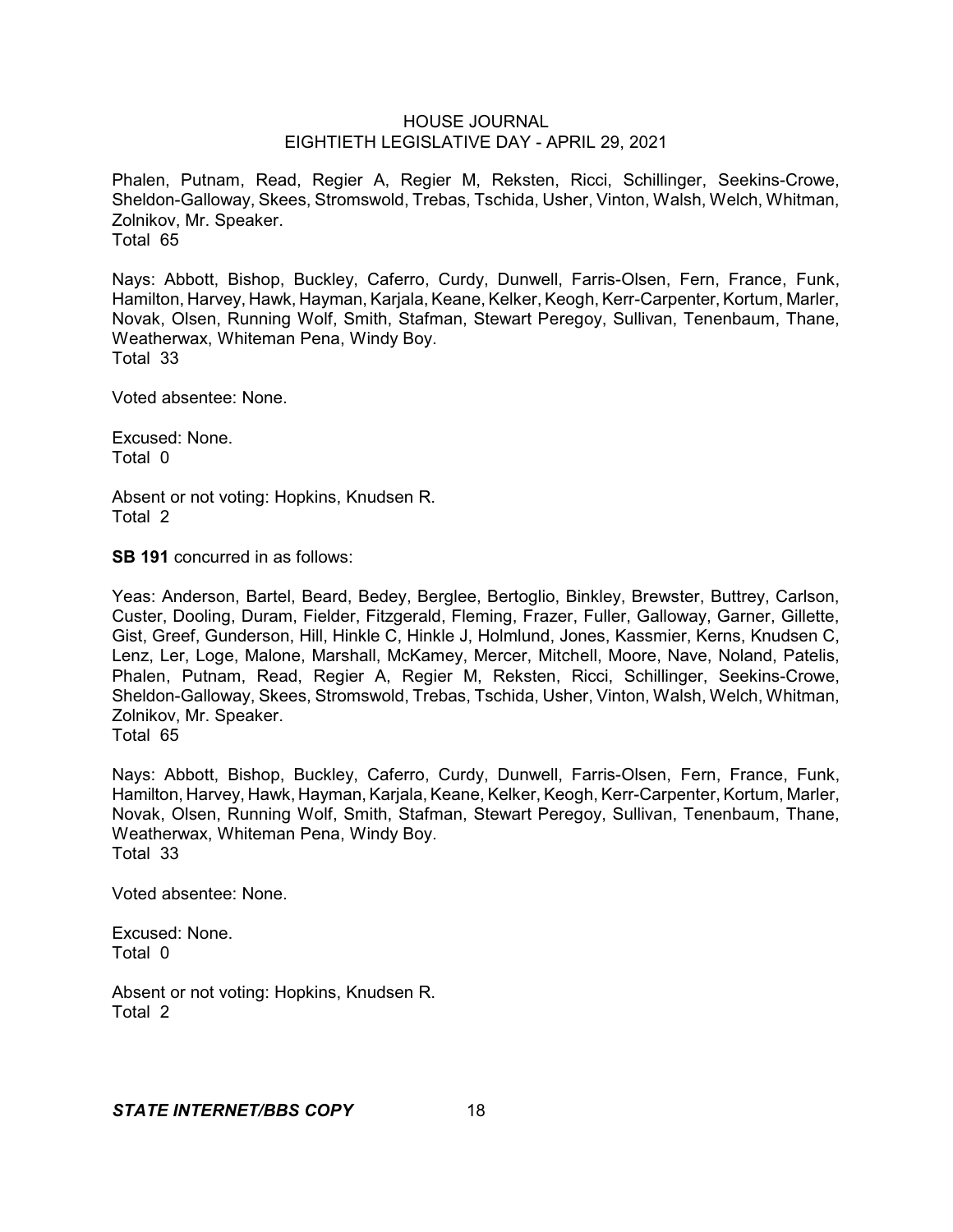**SB 388** concurred in as follows:

Yeas: Anderson, Bartel, Beard, Bedey, Berglee, Bertoglio, Binkley, Brewster, Buttrey, Carlson, Dooling, Duram, Fielder, Fitzgerald, Fleming, Frazer, Fuller, Galloway, Garner, Gillette,Gist, Greef, Gunderson, Hill, Hinkle C, Hinkle J, Holmlund, Jones, Kassmier, Kerns, Knudsen C, Lenz, Ler, Loge, Malone, Marshall, McKamey, Mercer, Mitchell, Moore, Nave, Noland, Patelis, Phalen, Putnam, Read, Regier A, Regier M, Reksten, Ricci, Schillinger, Seekins-Crowe, Sheldon-Galloway, Skees, Stromswold, Trebas, Tschida, Usher, Vinton, Walsh, Welch, Whitman, Zolnikov, Mr. Speaker.

Total 64

Nays: Abbott, Bishop, Buckley, Caferro, Curdy, Custer, Dunwell, Farris-Olsen, Fern, France, Funk, Hamilton, Harvey, Hawk, Hayman, Karjala, Keane, Kelker, Keogh, Kerr-Carpenter, Kortum, Marler, Novak, Olsen, Running Wolf, Smith, Stafman, Stewart Peregoy, Sullivan, Tenenbaum, Thane, Weatherwax, Whiteman Pena, Windy Boy. Total 34

Voted absentee: None.

Excused: None. Total 0

Absent or not voting: Hopkins, Knudsen R. Total 2

**SB 402** concurred in as follows:

Yeas: Beard, Berglee, Bertoglio, Binkley, Brewster, Carlson, Duram, Fielder, Fitzgerald, Fleming, Fuller, Galloway, Gillette, Gist, Gunderson, Hill, Hinkle C, Hinkle J, Kassmier, Kerns, Knudsen C, Lenz, Ler, Loge, Malone, Marshall, McKamey, Mercer, Mitchell, Moore, Nave, Noland, Patelis, Phalen, Read, Regier A, Regier M, Reksten, Ricci, Schillinger, Seekins-Crowe, Sheldon-Galloway, Skees, Stromswold, Trebas, Tschida, Usher, Vinton, Walsh, Whitman, Zolnikov, Mr. Speaker. Total 52

Nays: Abbott, Anderson, Bedey, Bishop, Buckley, Buttrey, Caferro, Curdy, Custer, Dooling, Dunwell, Farris-Olsen, Fern, France, Frazer, Funk, Garner, Greef, Hamilton, Harvey, Hawk, Hayman, Holmlund, Jones, Karjala, Keane, Kelker, Keogh, Kerr-Carpenter,Kortum, Marler, Novak, Olsen, Putnam, Running Wolf, Smith, Stafman, Stewart Peregoy, Sullivan, Tenenbaum, Thane, Weatherwax, Welch, Whiteman Pena, Windy Boy. Total 45

Voted absentee: None.

Excused: None. Total 0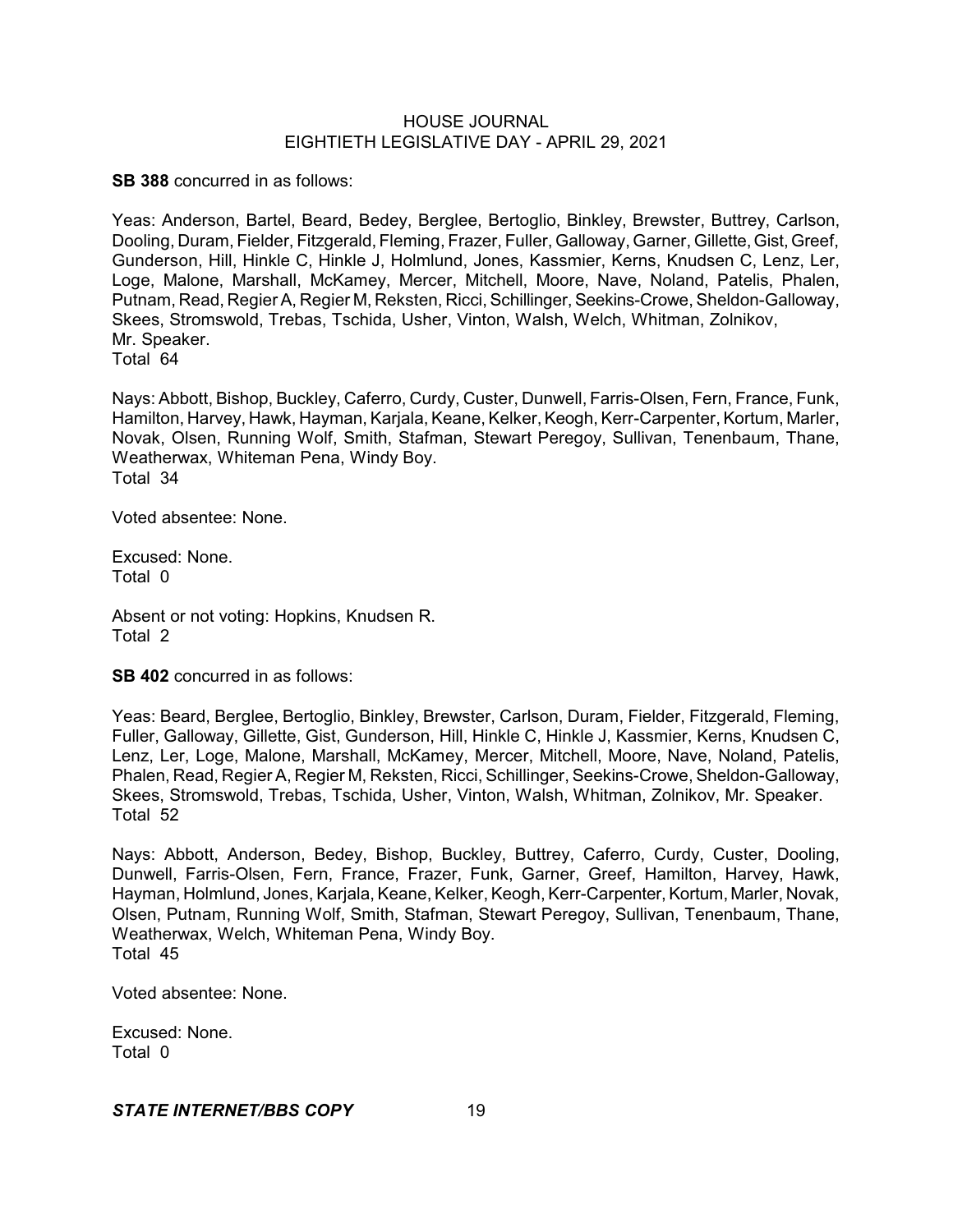Absent or not voting: Bartel, Hopkins, Knudsen R. Total 3

# **MOTIONS**

Representative Bishop moved that **SB 315** and that **SB 315** be placed on second reading on this same day.

Motion **failed** as follows:

Yeas: Abbott, Bishop, Buckley, Buttrey, Caferro, Curdy, Custer, Dooling, Dunwell, Duram, Farris-Olsen, Fern, Fitzgerald, France, Funk, Garner, Hamilton, Harvey, Hawk, Hayman, Holmlund, Jones, Karjala, Keane, Kelker, Keogh, Kerr-Carpenter, Knudsen C, Kortum, Ler, Marler, Novak, Olsen, Patelis, Running Wolf, Smith, Stafman, Stewart Peregoy, Sullivan, Thane, Vinton, Weatherwax, Whiteman Pena, Windy Boy, Zolnikov, Mr. Speaker. Total 46

Nays: Anderson, Bartel, Beard, Bedey, Berglee, Bertoglio, Binkley, Brewster, Carlson, Fielder, Fleming, Frazer, Fuller, Galloway, Gillette, Gist, Greef, Gunderson, Hill, Hinkle C, Hinkle J, Kassmier, Kerns, Lenz, Loge, Malone, Marshall, McKamey, Mercer, Mitchell, Moore, Nave, Noland, Phalen, Putnam, Read, Regier A, Regier M, Reksten, Ricci, Schillinger, Seekins-Crowe, Sheldon-Galloway, Skees, Tenenbaum, Trebas, Tschida, Usher, Walsh, Welch, Whitman. Total 51

Voted absentee: None.

Excused: None. Total 0

Absent or not voting: Hopkins, Knudsen R, Stromswold. Total 3

House recessed. House reconvened.

## **REPORTS OF SELECT COMMITTEES**

**FREE** CONFERENCE COMMITTEE on **House Bill 640** Report No. 001, April 29, 2021

Mr. President and Mr. Speaker:

We, your Free Conference Committee met and considered **House Bill 640** (reference copy - salmon) and recommend this Free Conference Committee report be adopted.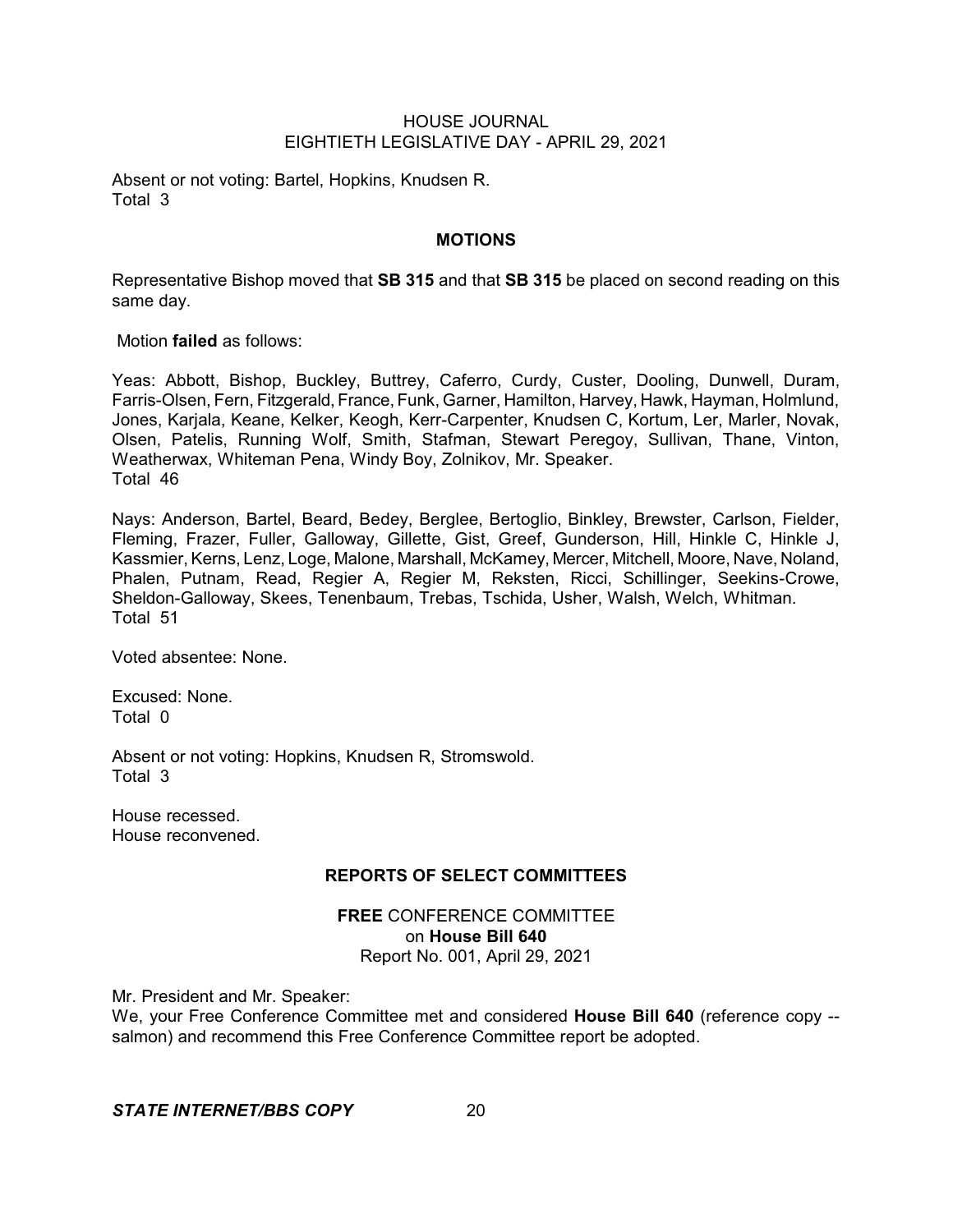And, recommend that **House Bill 640** (reference copy -- salmon) be amended as follows:

1. Page 5.

**Following:** line 4

- **Insert:** "COORDINATION SECTION. **Section 3. Coordination instruction.** If House Bill No. 701 is passed and approved, then the section amending 16-12-111 in House Bill No. 701 is void and 16-12-111 must be amended as follows:
- "**16-12-111. (Effective October 1, 2021) Marijuana compensation state special revenue account -- operating reserve -- transfer of excess funds.** (1) There is a dedicated marijuana compensation state special revenue account within the state special revenue fund established in 17-2-102, to be administered by the department.
- (2) The account consists of:
- (a) money deposited into the account pursuant to this chapter;
- (b) the taxes collected pursuant to Title 15, chapter 64, part 1;
- (c) license and registered cardholder fees deposited into the account pursuant to this chapter; and
- (d) civil penalties collected under this chapter.
- (3) Except as provided in subsection (4), money in the account must be used by the department for the purpose of administering the provisions of this chapter.
- (4) At the end of each fiscal year, the department shall transfer funds in excess of a 3-month operating reserve necessary to fund operating costs at the beginning of the next fiscal year in the following order:
- (a) 60% of the revenue calculated pursuant to subsection (5) to the marijuana revenue trust fund provided for in [the new section created by section 4];
- (b) 40% of the revenue calculated pursuant to subsection (5) to the marijuana local government distribution account provided for in [the new section created by section 5];
- (c) an amount not to exceed \$6 million must be transferred to the marijuana healing and ending addiction through recovery and treatment (HEART) fund account established in [section 100]; and
- (d) the net balance remaining after the distributions made under subsections (4)(a) through (4)(c) must be distributed as follows:
- (i) 20% to the credit of the department of fish, wildlife, and parks to be used solely as funding for wildlife habitat in the same manner as funding generated under 87-1-242(3) and used pursuant to 87-1-209;
- (ii) 4% to the state park account established in 23-1-105(1);
- (iii) 4% to the trails and recreational facilities account established in 23-2-108;
- (iv) 4% to the nongame wildlife account established in 87-5-121;
- (v) 3% or \$200,000, whichever is less, to the veterans and surviving spouses state special revenue account provided for in [section 93];
- (vi) for the biennium beginning July 1, 2021, \$300,000 to the department of justice to administer grant funding to local and state law enforcement agencies for the purpose of purchasing and training drug-detection canines and canine handlers, including canines owned by local law enforcement agencies to replace canines who were trained to detect marijuana;
- (vii) \$150,000 to the board of crime control to fund crisis intervention team training as provided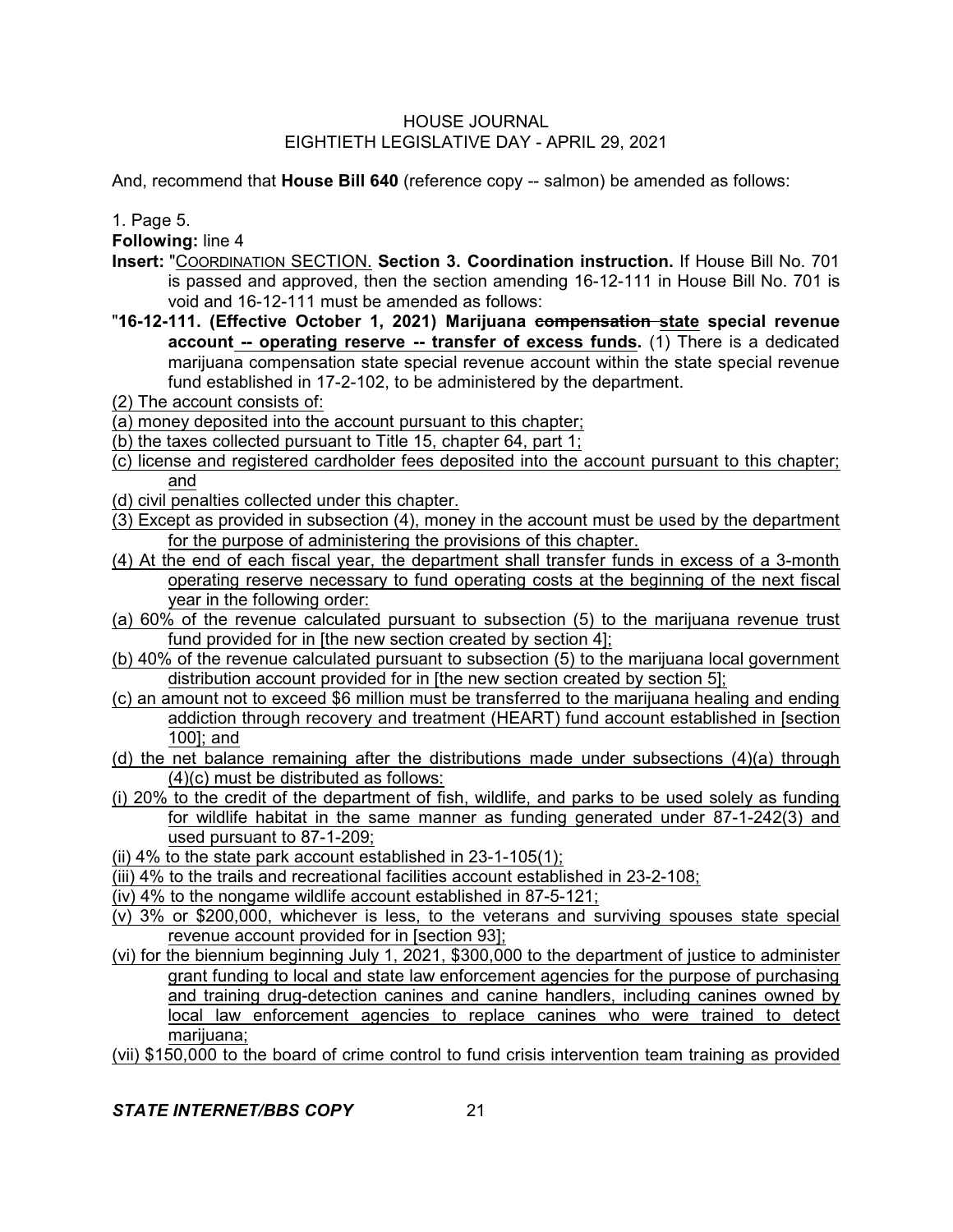in 44-7-110; and

(viii) the remainder to the general fund.

- (5) (a) At the end of fiscal years 2023, 2024, and 2025, the department of revenue shall determine the revenue to be distributed pursuant to subsections  $(4)(a)$  and  $(4)(b)$  by:
- (i) first subtracting the sales subject to the tax provided for in 15-64-102(1) in the previous 4 quarters from the sales subject to the tax provided for in 15-64-102(1) in fiscal year 2021;
- (ii) then dividing by the sales subject to the tax provided for in  $15-64-102(2)$  in the 4 most recently completed quarters; and
- (iii) multiplying that percentage by 80% of the tax revenue collected under 15-64-102(2) in the 4 most recently completed quarters.
- (b) For fiscal years 2026 and thereafter, the revenue to be distributed pursuant to subsections (4)(a) and (4)(b) is the amount determined for fiscal year 2025.
- (2) Marijuana sales taxes collected under the provisions of part 4 of this chapter must, in accordance with the provisions of 17-2-124, be deposited into the account along with any interest and income earned on the account.
- (3) Funds deposited into the account must be transferred in the following amounts to provide funding as set out below:
- (a) 4.125% of the funds to be deposited into the nongame wildlife account established in 87-5-  $121:$
- (b) 4.125% of the funds to be deposited into the state park account established in 23-1-105(1);
- (c) 4.125% of the funds to be deposited into the trails and recreational facilities account established in 23-2-108;
- (d) 37.125% of the funds to be deposited to the credit of the department of fish, wildlife, and parks to be used solely as funding for wildlife habitat in the same manner as funding generated under 87-1-242(3) and used pursuant to 87-1-209;
- (e) 10.5% to the state general fund; and
- (f) the remainder in the subaccounts provided for in this subsection (3)(f). There are subaccounts in the marijuana compensation special revenue account established by subsection (1). Funding deposited into this account under subsection (2) is further deposited into subaccounts to be used only as follows:
- (i) 10% of the funds to be deposited into a subaccount to be administered by the department of public health and human services to provide grants to existing agencies and not-forprofit organizations, whether government or community-based, to increase access to evidence-based low-barrier drug addiction treatment, prioritizing medically proven treatment and overdose prevention and reversal methods and public or private treatment options with an emphasis on reintegrating recipients into their local communities, to support overdose prevention education, and to support job placement, housing, and counseling for those with substance use disorders;
- (ii) 10% of the funds to be deposited into a subaccount to be administered by the department of commerce for distribution to the local government representing the locality where the retail sales occurred;
- (iii) 10% of the funds to be deposited into a subaccount to be administered by the veterans' affairs division of the department of military affairs to provide services and assistance for all Montana veterans and surviving spouses and dependents; and
- (iv) 10% of the funds to be deposited into a subaccount to be administered by the Montana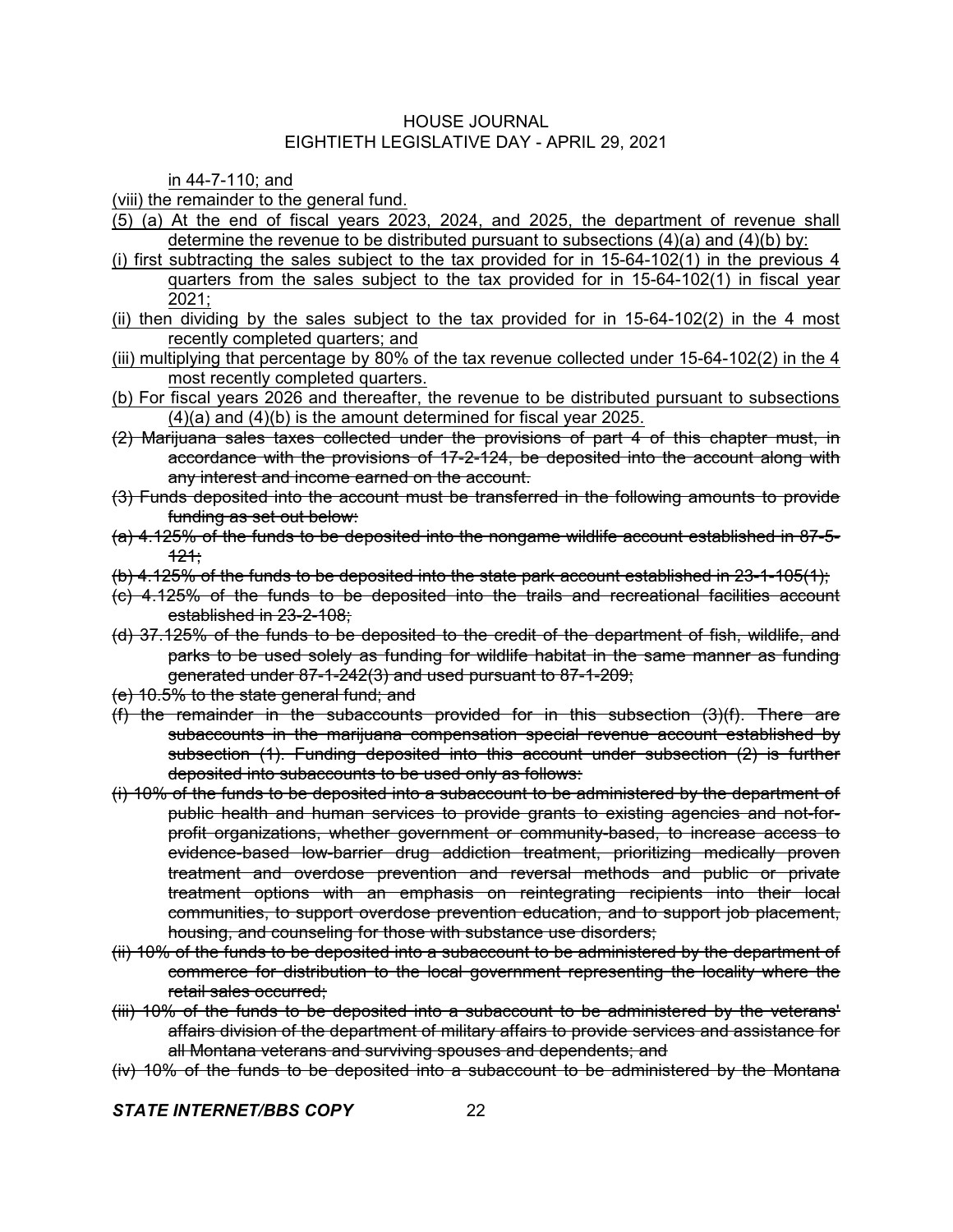department of public health and human services to administer medicaid rate increases that provide for a wage increase to health care workers who provide direct medicaidfunded home and community health services for elderly and disabled persons.

- (4) (a) Funds transferred from the accounts and subaccounts provided in subsection (3) may be used only to increase revenue for the purposes specified and may not be used to supplant other sources of revenue used for these purposes.
- (b) Funds deposited into the account provided in subsection (1) may be used only to increase revenue to each special revenue account or subaccount set forth in subsection (3) and may not be used to supplant other sources of revenue for these purposes.""

**Insert:** "COORDINATION SECTION. **Section 4. Coordination instruction.** If House Bill No. 701 is passed and approved, then House Bill No. 701 must be amended to include the following section:

"NEW SECTION. **Marijuana revenue trust fund -- interest retention.** (1) There is a marijuana revenue trust fund within the permanent fund type. The trust fund is subject to legislative transfer and appropriation as provided in this section.

(2) Revenue is deposited in the trust fund pursuant to 16-12-111(4)(a).

(3) The money must be used for purposes addressing the economic and social costs of marijuana cultivation, processing, and use as determined by the legislature.

(4) Interest and income earned on money in the trust fund must be retained within the trust fund except as provided in this section. If assets in the trust fund reach the following amounts, money may be appropriated by the legislature and used in the following amounts for the purposes specified in subsection (3):

(a) When the fund balance reaches \$20 million, 50% of the interest earned may be appropriated.

(b) When the fund balance reaches \$50 million, 60% of the interest earned may be appropriated.

(c) When the fund balance reaches \$100 million, 80% of the interest earned may be appropriated.

(d) When the fund balance reaches \$150 million, 90% of the interest earned may be appropriated.

(5) Appropriation of the principal balance of the fund may be authorized by a two-thirds vote of the members of each house of the legislature.

(6) Appropriations of the interest and principal balance must be for one-time-only expenditures."

**Insert:** "COORDINATION SECTION. **Section 5. Coordination instruction**. If House Bill No. 701 is passed and approved, then House Bill No. 701 must be amended to include the following section:

"NEW SECTION. **Marijuana local government distribution account.** (1) There is a marijuana local government distribution account within the state special revenue fund established in 17-2-102, to be administered by the department.

(2) (a) The revenue distributed to the account pursuant to 16-12-111(4)(b) must be deposited in the account. Subject to subsection (2)(b), the department shall allocate the funds to cities, towns, counties, and consolidated city-county governments in the same proportion and using the same ratios as provided for in  $15-70-101(2)(b)$ ,  $(2)(c)$ , and  $(3)$ .

(b) Cities, towns, counties, and consolidated city-county governments without adult-use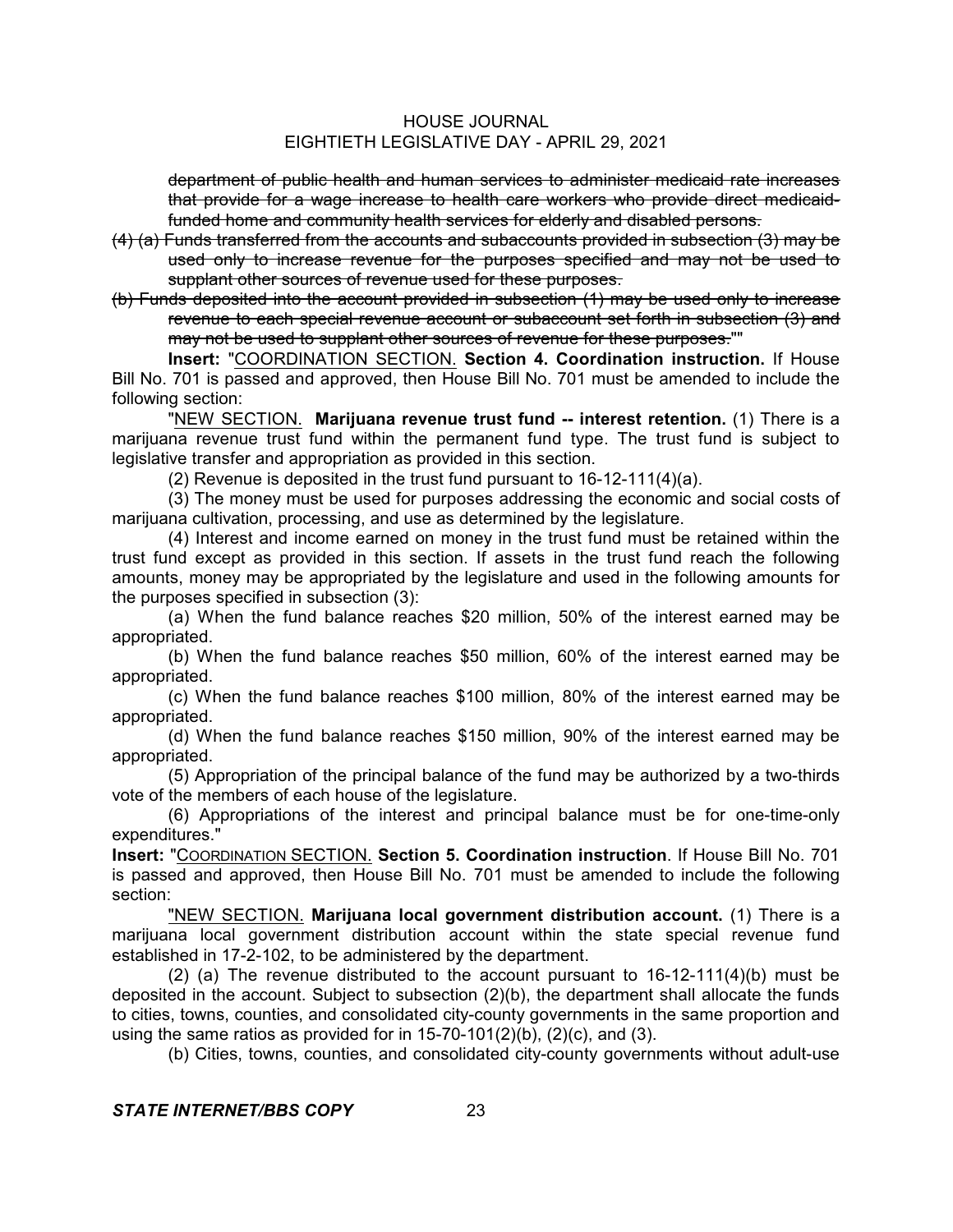# HOUSE JOURNAL

# EIGHTIETH LEGISLATIVE DAY - APRIL 29, 2021

dispensaries within their corporate boundaries may not receive distributions under this subsection (2).

(3) Funds not distributed pursuant to this section because of the application of subsection (2)(b) must be transferred to the account provide for in [the new section created by section 4].""

**Insert:** "COORDINATION SECTION. **Section 6. Coordination instruction**. If House Bill No. 701 is passed and approved, then [section 108] of House Bill No. 701 is void and must be replaced with the following:

"NEW SECTION. **Appropriations.** (1) There is appropriated from the marijuana state special revenue account provided for in 16-12-111 to the department of revenue:

(a) \$6,930,492 for fiscal year 2022, which comprises 34 total FTE, of which 22 of the 34 FTE represent positions transferred from the department of public health and human services to the department of revenue.

(b) \$4,136,011 for fiscal year 2022, which comprises 34 total FTE, of which 22 of the 34 FTE represent positions transferred from the department of public health and human services to the department of revenue.

(c) The appropriations described in subsections  $(1)(a)$  and  $(1)(b)$  must be used by the department of revenue for the operating costs it incurs when administering the provisions of [this act].

(d) The appropriation provided for in this subsection (1) must be considered a part of the base budget for the 2025 biennium.

(2) (a) (i) The following amounts are appropriated for each year of the 2023 biennium to the department of public health and human services for eligible services and programs in accordance with the HEART fund that is set forth in [section 100]:

(A) \$6 million in state special revenue funds; and

(B) \$19 million in federal special revenue funds.

(ii) It is the intent of the legislature that these appropriation amounts be included as part of the base budget for the department of public health and human services for the biennium beginning July 1, 2023.

(b) For the 2023 biennium, \$300,000 is appropriated to the department of justice for the purposes described in 16-12-111.

(c) (i) For each year of the 2023 biennium, \$150,000 is appropriated to the board of crime control for the purposes described in 44-7-110.

(ii) It is the intent of the legislature that this appropriation amount be included as part of the base budget for the board of crime control for the biennium beginning July 1, 2023.

(3) (a) The following amounts are appropriated for fiscal year 2022:

(i) the amount distributed pursuant to  $16-12-111(4)(d)(ii)$  but not to exceed \$650,000 to the department of fish, wildlife, and parks from the state park account established in 23-1- 105(1);

(ii) the amount distributed pursuant to  $16-12-111(4)(d)(iii)$  but not to exceed \$650,000 to the department of fish, wildlife, and parks from the trails and recreational facilities account established in 23-2-108;

(iii) the amount distributed pursuant to  $16-12-111(4)(d)(iv)$  but not to exceed \$650,000 to the department of fish, wildlife, and parks from the nongame wildlife account established in 87-5-121; and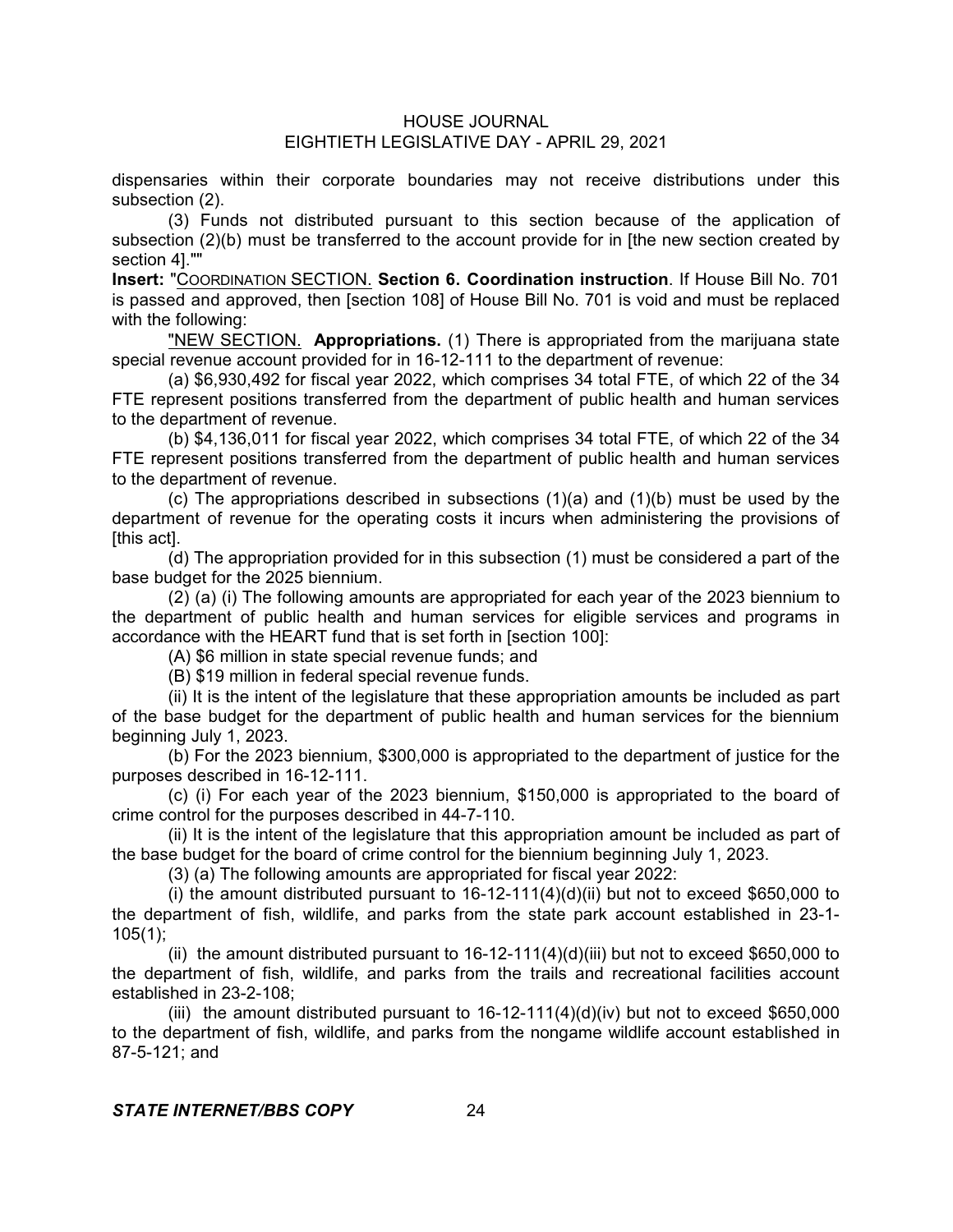(iv) \$200,000 to the veterans' affairs division of the department of military affairs from the account provided for in [section 93].

(b) The following amounts are appropriated for the fiscal year 2023:

(i) the amount distributed pursuant to  $16-12-111(4)$ (b) but not to exceed \$3,708,000 to the department of revenue from the marijuana local distribution account provided for in [new section created by section 5];

(ii) \$5,412,000 from the marijuana state special revenue account provided for in 16-12- 111 to the department of fish, wildlife, and parks to be used solely as funding for permanent easements and maintenance;

(iii) \$1,082,000 to the department of fish, wildlife, and parks from the state park account established in 23-1-105(1);

(iv) \$1,082,000 to the department of fish, wildlife, and parks from the trails and recreational facilities account established in 23-2-108;

(v) \$1,082,000 to the department of fish, wildlife, and parks from the nongame wildlife account established in 87-5-121; and

(vi) \$200,000 to the veterans' affairs division of the department of military affairs from the account provided for in [section 93].""

**Insert:** "COORDINATION SECTION. **Section 7. Coordination instruction**. If House Bill No. 701 is passed and approved, then House Bill No. 701 must be amended to include the following section:

"NEW SECTION. **Codification instruction**. [New sections created by sections 4 and 5] are intended to be codified as an integral part of Title 16, chapter 12, part 1, and the provisions of Title 16, chapter 12, part 1, apply to [new sections created by sections 4 and 5].""

**Insert:** "COORDINATION SECTION. **Section 8. Coordination instruction**. If House Bill No. 701 is passed and approved:

(1) [section 94 through 98] of House Bill No. 701, creating a local-option excise tax, are void; and

(2) [section 111(6)] of House Bill No. 701 must be amended to strike the language "implement the local-option excise tax in accordance with [sections 94 through 98], or both"."

**Insert:** "COORDINATION SECTION. **Section 9. Coordination instruction**. If House Bill No. 701 is passed and approved, then subsections  $(4)(a)$ ,  $(4)(b)$ , and  $(5)$  of 16-12-111 are effective January 1, 2022, and [section 13(2)(d)] of House Bill No. 701, as amended by [section 10 of this act], is effective July 1, 2023."

**Insert:** "COORDINATION SECTION. **Section 10. Coordination instruction.** If House Bill No. 701 is passed and approved, [section 13] of House Bill No. 701 is void and must be replaced with the following:

"NEW SECTION. **Written certification.** (1) The written certification provided by a physician must be made on a form prescribed by the department and signed and dated by the physician. The written certification must:

(a) include the physician's name, license number, and office address and telephone number on file with the board of medical examiners and the physician's business e-mail address, if any; and

(b) the name, date of birth, and debilitating medical condition of the patient for whom the physician is providing written certification.

(2) A treating physician or referral physician who is providing written certification for a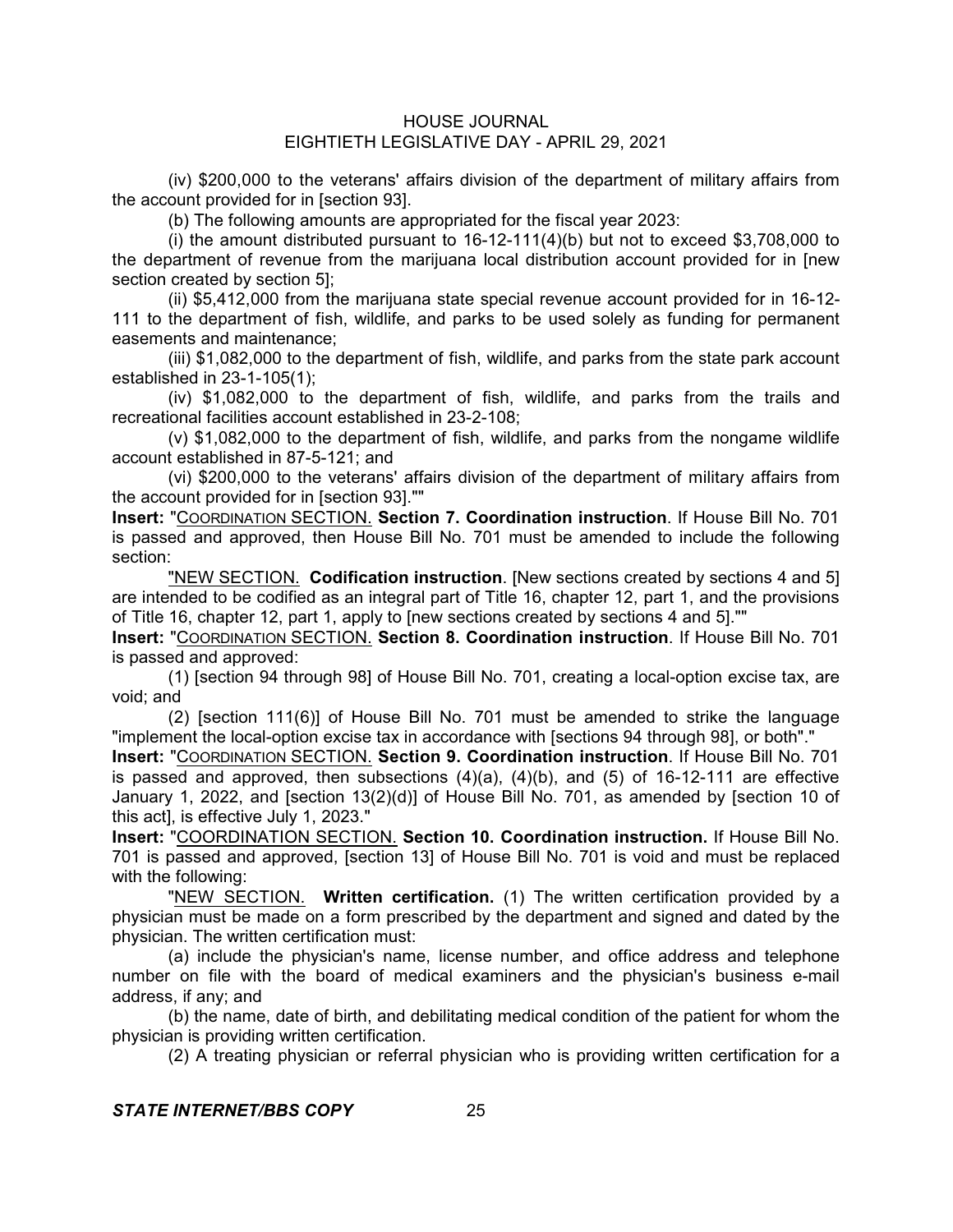patient shall provide a statement initialed by the physician that must:

(a) confirm that the physician is:

(i) the patient's treating physician and that the patient has been under the physician's ongoing medical care as part of a bona fide professional relationship with the patient; or

(ii) the patient's referral physician;

(b) confirm that the patient suffers from a debilitating medical condition;

(c) describe the debilitating medical condition, why the condition is debilitating, and the extent to which it is debilitating;

(d) if the debilitating medical condition is severe chronic pain, confirm that the physician is board-certified in pain medicine;

(e) confirm that the physician has assumed primary responsibility for providing management and routine care of the patient's debilitating medical condition after obtaining a comprehensive medical history and conducting a physical examination, whether in person or, in accordance with subsection (4), through the use of telemedicine, that included a personal review of any medical records maintained by other physicians and that may have included the patient's reaction and response to conventional medical therapies;

(f) describe the medications, procedures, and other medical options used to treat the condition;

(g) confirm that the physician has reviewed all prescription and nonprescription medications and supplements used by the patient and has considered the potential drug interaction with marijuana;

(h) state that the physician has a reasonable degree of certainty that the patient's debilitating medical condition would be alleviated by the use of marijuana and that, as a result, the patient would be likely to benefit from the use of marijuana;

(i) confirm that the physician has explained the potential risks and benefits of the use of marijuana to the patient;

(j) list restrictions on the patient's activities due to the use of marijuana;

(k) specify the time period for which the use of marijuana would be appropriate, up to a maximum of 1 year;

(l) state that the physician will:

(i) continue to serve as the patient's treating physician or referral physician; and

(ii) monitor the patient's response to the use of marijuana and evaluate the efficacy of the treatment; and

(m) contain an attestation that the information provided in the written certification and accompanying statements is true and correct.

(3) A physician who is the second physician recommending marijuana for use by a minor shall submit:

(a) a statement initialed by the physician that the physician conducted a comprehensive review of the minor's medical records as maintained by the treating physician or referral physician;

(b) a statement that in the physician's professional opinion, the potential benefits of the use of marijuana would likely outweigh the health risks for the minor; and

(c) an attestation that the information provided in the written certification and accompanying statements is true and correct.

(4) A physician who is providing written certification through the use of telemedicine:

(a) shall comply with the administrative rules adopted for telemedicine by the board of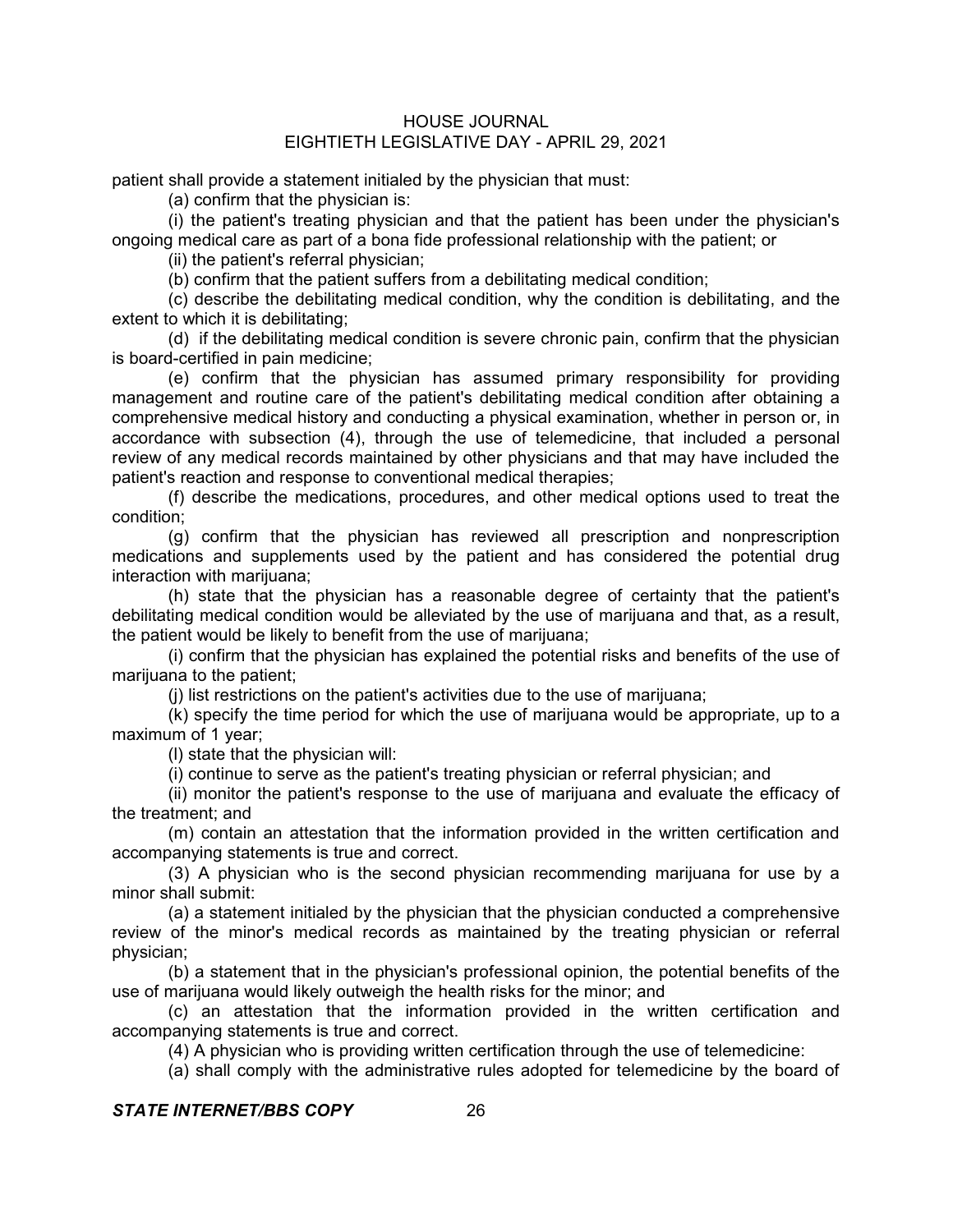medical examiners provided for in 2-15-1731; and

(b) may not use an audio-only visit unless the physician has first established a physician-patient relationship through an in-person encounter.

(5) If the written certification states that marijuana should be used for less than 1 year, the department shall issue a registry identification card that is valid for the period specified in the written certification.""

**Renumber:** subsequent section

For the Senate: **For the House:** For the House:

Brown M. Regier

Vance, Chair **Hopkins, Vice Chair Hopkins**, Vice Chair

# **MESSAGES FROM THE SENATE**

**Governor's amendments** to **House bills** concurred in and returned to the House: 4/29/2021

| <b>HB 92, introduced by K. Kelker</b>  |  |
|----------------------------------------|--|
| <b>HB 257, introduced by J. Hinkle</b> |  |
| HB 459, introduced by D. Lenz          |  |

| <b>House bill</b> concurred in and returned to the House:                    | 4/29/2021 |
|------------------------------------------------------------------------------|-----------|
| <b>HB 435, introduced by B. Mercer</b>                                       |           |
| <b>Free Conference Committee Report No.4 adopted:</b>                        | 4/29/2021 |
| <b>HB 2, introduced by L. Jones</b><br><b>SB 402, introduced by C. Smith</b> |           |
| Conference Committee Report No.1 adopted:                                    | 4/29/2021 |

**HB 689**, introduced by J. Dooling

**HB 702**, introduced by J. Carlson

House recessed. House reconvened.

# **SECOND READING OF BILLS (COMMITTEE OF THE WHOLE)**

Majority Leader Vinton moved the House resolve itself into a Committee of the Whole for consideration of business on second reading. Motion carried. Representative Skees in the chair.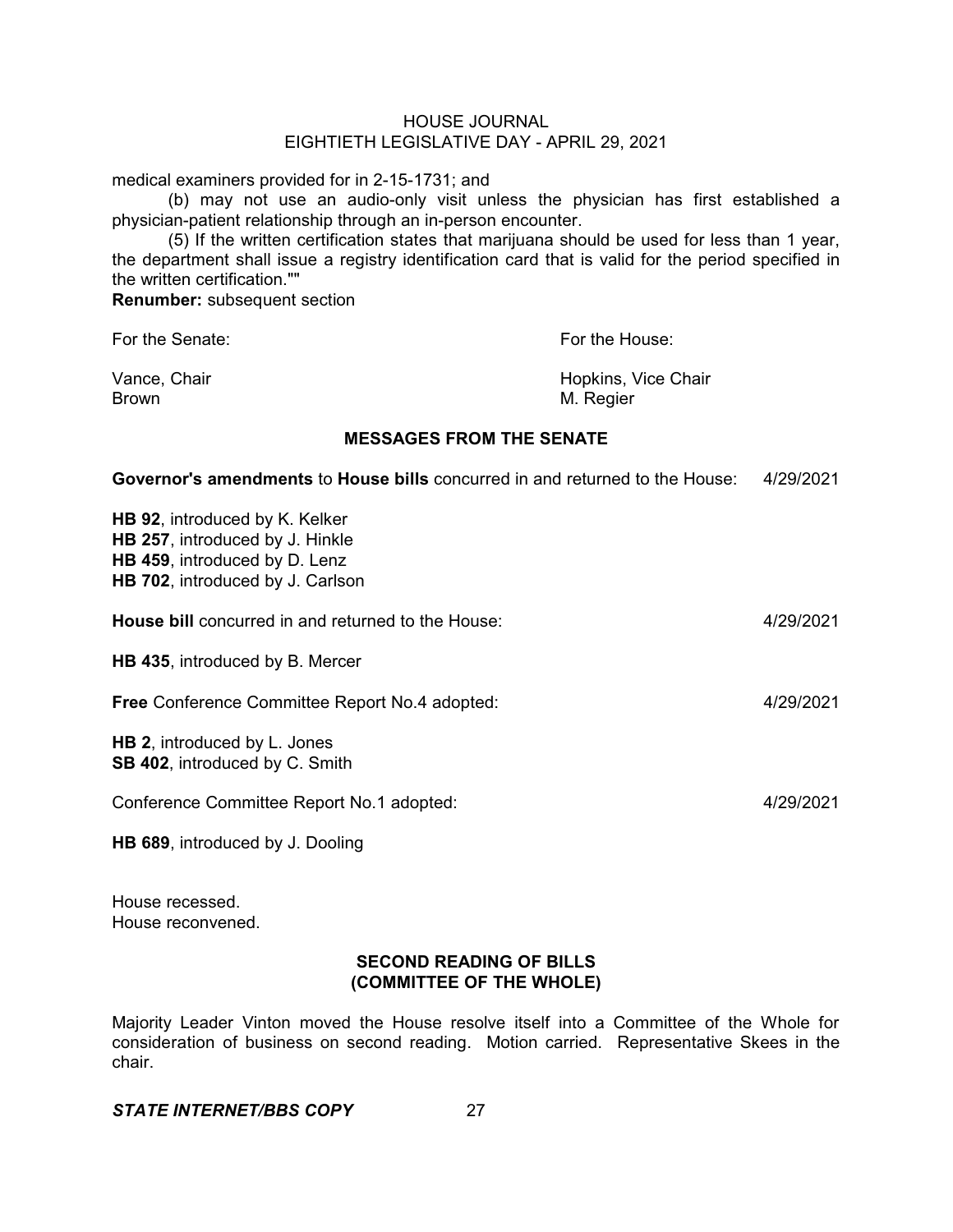Mr. Speaker: We, your Committee of the Whole, having had under consideration business on second reading, recommend as follows:

**HB 656** - **Senate Amendments** - Representative Read moved Senate amendments to **HB 656** be concurred in. Motion carried as follows:

Yeas: Abbott, Anderson, Bartel, Beard, Bedey, Berglee, Bertoglio, Binkley, Brewster, Buckley, Buttrey, Caferro, Carlson, Curdy, Custer, Dooling, Dunwell, Duram, Fern, Fielder, Fitzgerald, Fleming, Frazer, Fuller, Funk, Galloway, Garner, Gillette, Gist, Greef, Gunderson, Hill, Hinkle J, Holmlund, Hopkins, Jones, Kassmier, Keane, Kerns, Knudsen C, Knudsen R, Lenz, Ler, Loge, Malone, Marshall, McKamey, Mercer, Mitchell, Moore, Nave, Noland, Novak, Patelis, Phalen, Putnam, Read, Regier A, Regier M, Reksten, Ricci, Schillinger, Seekins-Crowe, Sheldon-Galloway, Skees, Stafman, Stromswold, Sullivan, Thane, Trebas, Tschida, Usher, Vinton, Walsh, Welch, Whitman, Zolnikov, Mr. Speaker. Total 78

Nays: Bishop, Farris-Olsen, France, Hamilton, Hawk, Hayman, Karjala, Kelker, Keogh, Kerr-Carpenter, Kortum, Marler, Olsen, Running Wolf, Smith, Stewart Peregoy, Tenenbaum, Weatherwax, Whiteman Pena, Windy Boy. Total 20

Voted absentee: None.

Excused: None. Total 0

Absent or not voting: Harvey, Hinkle C. Total 2

**HB 257** - **Governor's Amendments** - Representative J. Hinkle moved Governor's amendments to **HB 257** be concurred in. Motion carried as follows:

Yeas: Abbott, Anderson, Bartel, Beard, Bedey, Berglee, Bertoglio, Binkley, Bishop, Brewster, Buckley, Buttrey, Caferro, Carlson, Curdy, Custer, Dooling, Dunwell, Duram, Fern, Fielder, Fitzgerald, Fleming, Frazer, Fuller, Funk, Galloway, Garner, Gillette, Gist, Greef, Gunderson, Hamilton, Harvey, Hill, Hinkle C, Hinkle J, Holmlund, Hopkins, Jones, Kassmier, Keane, Kelker, Keogh, Kerns, Kerr-Carpenter, Knudsen C, Knudsen R, Lenz, Ler, Loge, Malone, Marshall, McKamey, Mercer, Mitchell, Moore, Nave, Noland, Novak, Patelis, Phalen, Putnam, Read, Regier A, Regier M, Reksten, Ricci, Schillinger, Seekins-Crowe, Sheldon-Galloway, Skees, Stafman, Stromswold, Sullivan, Thane, Trebas, Tschida, Usher, Vinton, Walsh, Welch, Whitman, Zolnikov, Mr. Speaker. Total 85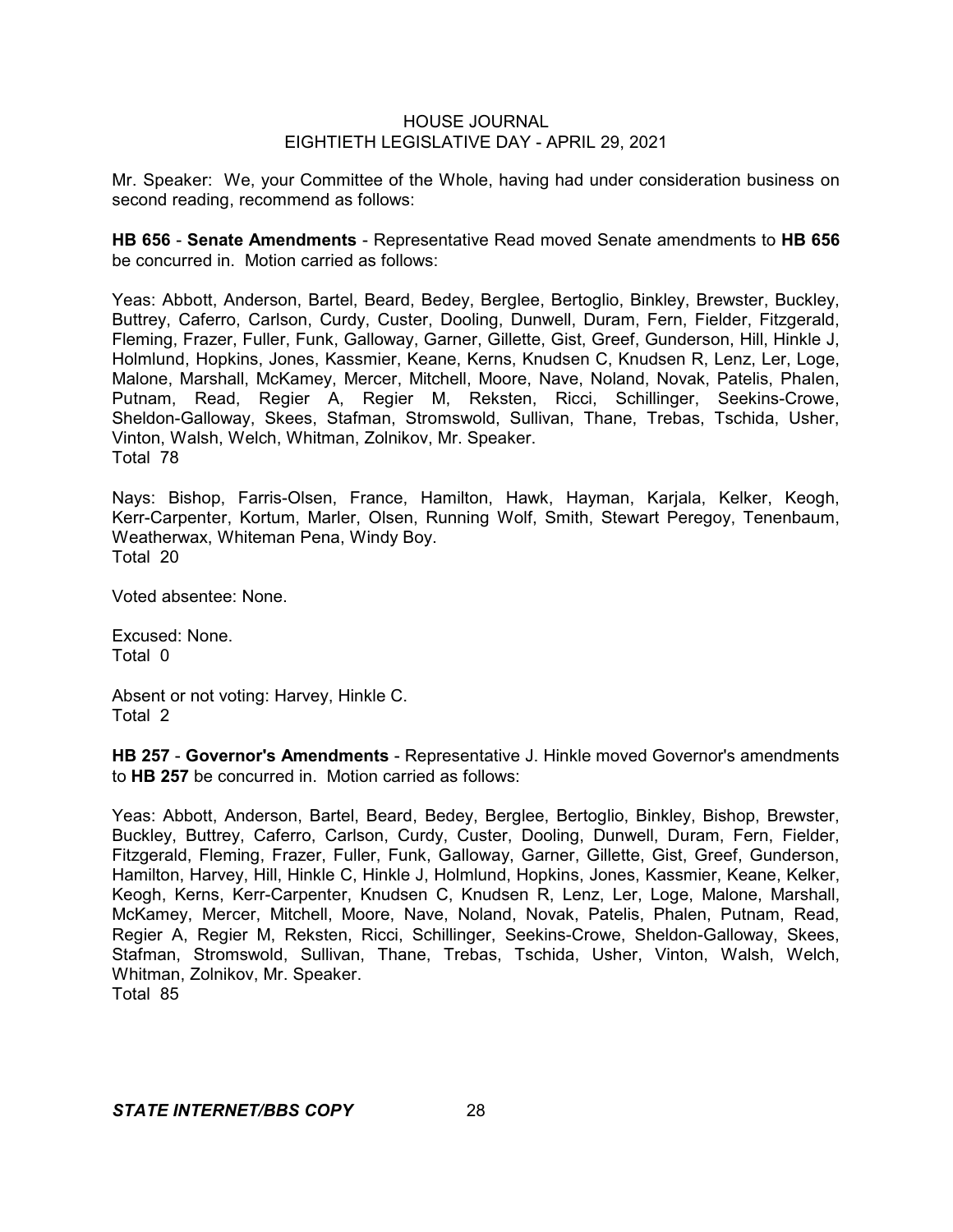Nays: Farris-Olsen, France, Hawk, Hayman, Karjala, Kortum, Marler, Olsen, Running Wolf, Smith, Stewart Peregoy, Tenenbaum, Weatherwax, Whiteman Pena, Windy Boy. Total 15

Voted absentee: None.

Excused: None. Total 0

Absent or not voting: None. Total 0

**SB 47** - **Governor's Amendments** - Representative Usher moved Governor's amendments to **SB 47** be concurred in. Motion carried as follows:

Yeas: Abbott, Anderson, Bartel, Beard, Bedey, Berglee, Bertoglio, Binkley, Bishop, Brewster, Buckley, Buttrey, Caferro, Carlson, Curdy, Custer, Dooling, Dunwell, Duram, Farris-Olsen, Fern, Fielder, Fitzgerald, Fleming, France, Frazer, Fuller, Funk, Galloway, Garner, Gillette, Gist, Greef, Gunderson, Hamilton, Harvey, Hawk, Hayman, Hill, Hinkle C, Hinkle J, Holmlund, Hopkins, Jones, Kassmier, Keane, Kelker, Keogh, Kerns, Kerr-Carpenter, Knudsen C, Knudsen R, Kortum, Lenz, Ler, Loge, Malone, Marler, Marshall, McKamey, Mercer, Mitchell, Moore, Nave, Noland, Novak, Patelis, Phalen, Putnam, Read, Regier A, Regier M, Reksten, Ricci, Running Wolf, Schillinger, Seekins-Crowe, Sheldon-Galloway, Skees, Smith, Stafman, Stewart Peregoy, Stromswold, Sullivan, Tenenbaum, Thane, Trebas, Tschida, Usher, Vinton, Walsh, Welch, Whiteman Pena, Whitman, Windy Boy, Zolnikov, Mr. Speaker. Total 97

Nays: Karjala, Olsen, Weatherwax. Total 3

Voted absentee: None.

Excused: None. Total 0

Absent or not voting: None. Total 0

**SB 98** - **Governor's Amendments** - Representative McKamey moved Governor's amendments to **SB 98** be concurred in. Motion carried as follows:

Yeas: Anderson, Bartel, Beard, Bedey, Berglee, Bertoglio, Binkley, Brewster, Buttrey, Carlson, Custer, Dooling, Duram, Fielder, Fitzgerald, Fleming, Frazer, Fuller, Galloway, Garner, Gillette, Gist, Greef, Gunderson, Hamilton, Hill, Hinkle C, Hinkle J, Holmlund, Hopkins, Jones, Kassmier, Kerns, Knudsen C, Knudsen R, Lenz, Ler, Loge, Malone, Marshall, McKamey,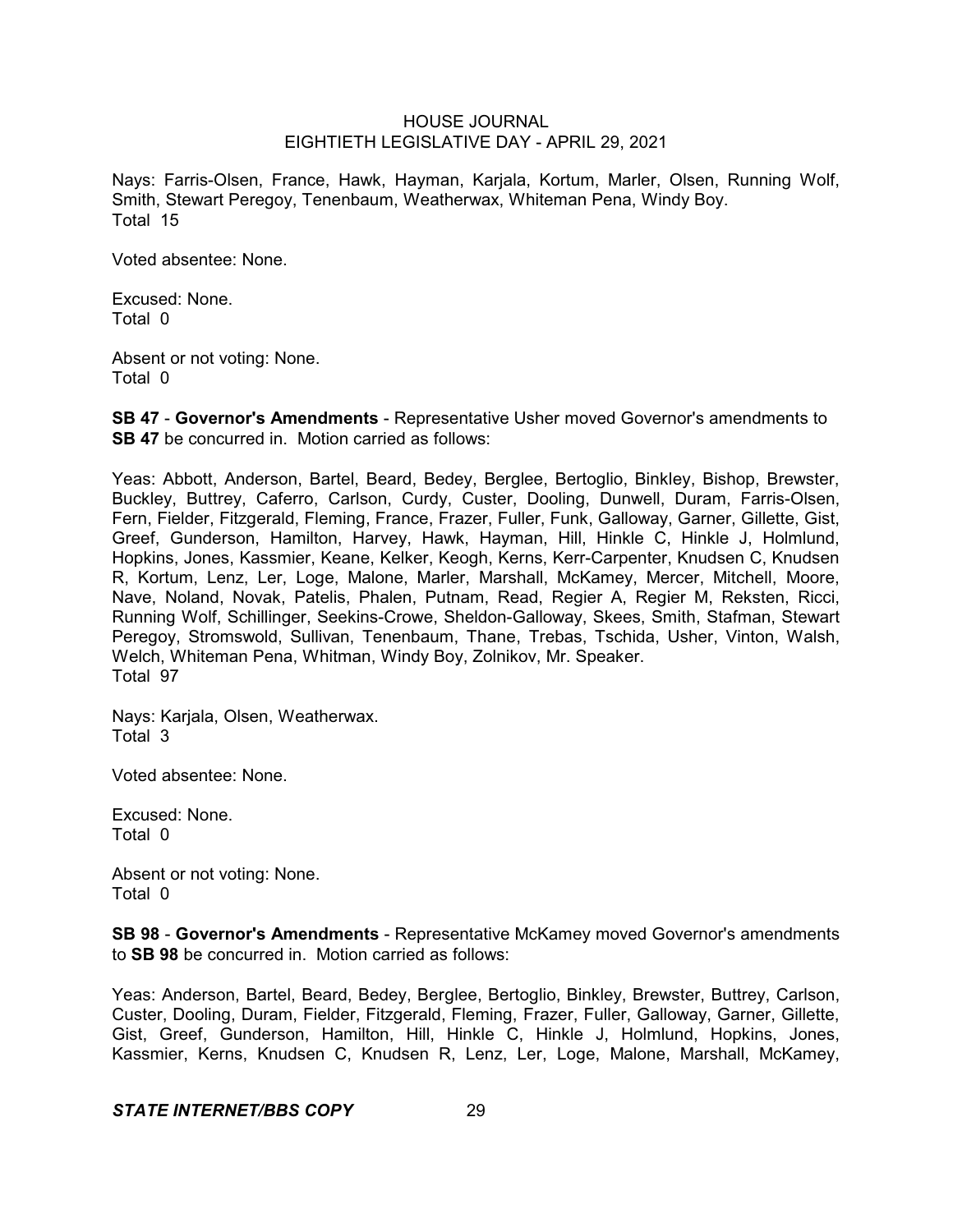Mercer, Mitchell, Moore, Noland, Novak, Patelis, Phalen, Putnam, Read, Regier A, Regier M, Reksten, Ricci, Schillinger, Seekins-Crowe, Sheldon-Galloway, Skees, Stromswold, Trebas, Tschida, Usher, Vinton, Walsh, Welch, Whitman, Zolnikov, Mr. Speaker. Total 68

Nays: Abbott, Bishop, Buckley, Caferro, Curdy, Dunwell, Farris-Olsen, Fern, France, Funk, Harvey, Hawk, Hayman, Karjala, Keane, Kelker, Keogh, Kerr-Carpenter, Kortum, Marler, Nave, Olsen, Running Wolf, Smith, Stafman, Stewart Peregoy, Sullivan, Tenenbaum, Thane, Weatherwax, Whiteman Pena, Windy Boy. Total 32

Voted absentee: None.

Excused: None. Total 0

Absent or not voting: None. Total 0

**HB 640** - **Free Conference Committee Report No. 1** - Representative M. Regier moved the Free Conference Committee report to **HB 640** be adopted. Motion carried as follows:

Yeas: Anderson, Bartel, Beard, Bedey, Berglee, Bertoglio, Binkley, Brewster, Carlson, Custer, Dooling, Duram, Fielder, Fitzgerald, Fleming, Frazer, Fuller, Galloway, Gillette, Gist, Gunderson, Hill, Hinkle C, Hinkle J, Holmlund, Hopkins, Jones, Kassmier, Kerns, Knudsen C, Knudsen R, Lenz, Ler, Loge, Malone, Marshall, McKamey, Mercer, Mitchell, Moore, Nave, Noland, Patelis, Phalen, Putnam, Read, Regier A, Regier M, Reksten, Ricci, Schillinger, Seekins-Crowe, Sheldon-Galloway, Skees, Stromswold, Trebas, Tschida, Usher, Vinton, Walsh, Whitman, Zolnikov, Mr. Speaker. Total 63

Nays: Abbott, Bishop, Buckley, Buttrey, Caferro, Curdy, Dunwell, Farris-Olsen, Fern, France, Funk, Garner, Greef, Hamilton, Harvey, Hawk, Hayman, Karjala, Keane, Kelker, Keogh, Kerr-Carpenter, Kortum, Marler, Novak, Olsen, Running Wolf, Smith, Stafman, Stewart Peregoy, Sullivan, Tenenbaum, Thane, Weatherwax, Welch, Whiteman Pena, Windy Boy. Total 37

Voted absentee: None.

Excused: None. Total 0

Absent or not voting: None. Total 0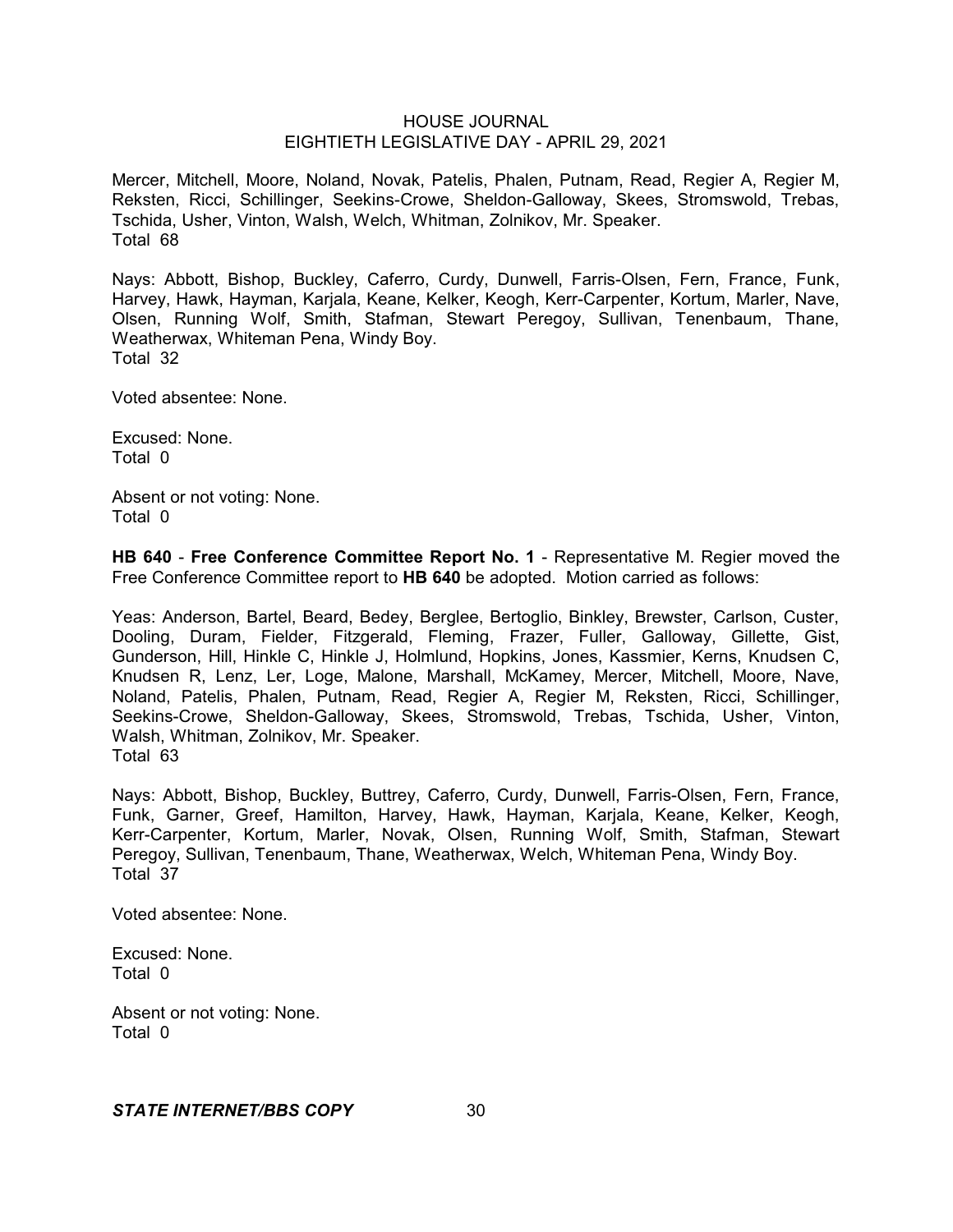Majority Leader Vinton moved the Committee rise and report. Motion carried. Committee arose. House resumed. Mr. Speaker presiding. Chair Skees moved the Committee of the Whole report be adopted. Report adopted as follows:

Yeas: Anderson, Bartel, Beard, Bedey, Berglee, Bertoglio, Binkley, Brewster, Buttrey, Carlson, Custer, Dooling, Duram, Fielder, Fitzgerald, Fleming, Frazer, Fuller, Funk, Galloway, Garner, Gillette, Gist, Greef, Gunderson, Hill, Hinkle C, Hinkle J, Holmlund, Hopkins, Jones, Kassmier, Kerns, Knudsen C, Knudsen R, Lenz, Ler, Loge, Malone, Marshall, McKamey, Mercer, Mitchell, Moore, Nave, Noland, Novak, Patelis, Phalen, Putnam, Read, Regier A, Regier M, Reksten, Ricci, Schillinger, Seekins-Crowe, Sheldon-Galloway, Skees, Stromswold, Trebas, Tschida, Usher, Vinton, Walsh, Welch, Whitman, Zolnikov, Mr. Speaker. Total 69

Nays: Abbott, Bishop, Buckley, Caferro, Curdy, Dunwell, Farris-Olsen, Fern, France, Hamilton, Hawk, Hayman, Karjala, Keane, Kelker, Keogh, Kerr-Carpenter, Kortum, Marler, Olsen, Running Wolf, Smith, Stafman, Stewart Peregoy, Sullivan, Tenenbaum, Thane, Weatherwax, Whiteman Pena, Windy Boy.

Total 30

Voted absentee: None.

Excused: None. Total 0

Absent or not voting: Harvey. Total 1

#### **MOTIONS**

Majority Leader Vinton moved the Speaker be authorized to move all bills from second reading today to third reading. Without objection, so ordered.

## **THIRD READING OF BILLS**

The following bills having been read three several times, title and history agreed to, were disposed of in the following manner:

**HB 656** passed as follows:

Yeas: Anderson, Bartel, Beard, Bedey, Berglee, Bertoglio, Binkley, Brewster, Buttrey, Carlson, Custer, Dooling, Duram, Fern, Fielder, Fitzgerald, Fleming, Frazer, Fuller, Galloway, Garner, Gillette, Gist, Greef, Gunderson, Hill, Hinkle C, Hinkle J, Holmlund, Hopkins, Jones, Kassmier, Kerns, Knudsen C, Knudsen R, Lenz, Ler, Loge, Malone, Marshall, McKamey, Mercer, Mitchell, Moore, Nave, Noland, Novak, Patelis, Phalen, Putnam, Read, Regier A, Regier M, Reksten,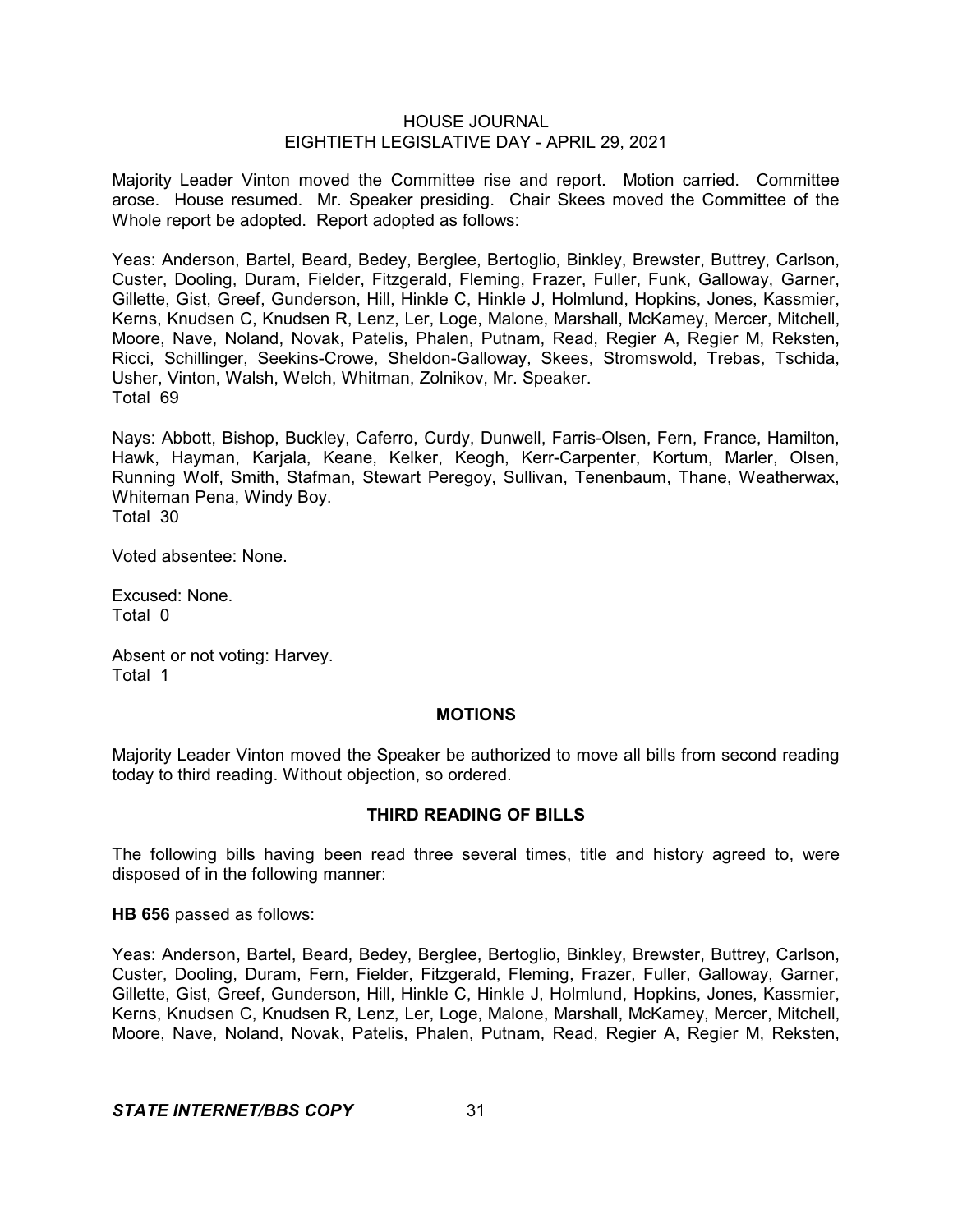Ricci, Schillinger, Seekins-Crowe, Sheldon-Galloway, Skees, Stromswold, Trebas, Tschida, Usher, Vinton, Walsh, Welch, Whitman, Zolnikov, Mr. Speaker. Total 69

Nays: Abbott, Bishop, Buckley, Caferro, Curdy, Dunwell, Farris-Olsen, France, Funk, Hamilton, Hawk, Hayman, Karjala, Keane, Kelker, Keogh, Kerr-Carpenter, Kortum, Marler, Olsen, Running Wolf, Smith, Stafman, Stewart Peregoy, Sullivan, Tenenbaum, Thane, Weatherwax, Whiteman Pena, Windy Boy. Total 30

Voted absentee: None.

Excused: None. Total 0

Absent or not voting: Harvey. Total 1

**HB 257** passed as follows:

Yeas: Anderson, Bartel, Beard, Bedey, Berglee, Bertoglio, Binkley, Brewster, Buttrey, Carlson, Custer, Dooling, Duram, Fielder, Fitzgerald, Fleming, Frazer, Fuller, Galloway, Garner, Gillette, Gist, Greef, Gunderson, Hill, Hinkle C, Hinkle J, Holmlund, Hopkins, Jones, Kassmier, Kerns, Knudsen C, Knudsen R, Lenz, Ler, Loge, Malone, Marshall, McKamey, Mercer, Mitchell, Moore, Nave, Noland, Patelis, Phalen, Putnam, Read, Regier A, Regier M, Reksten, Ricci, Schillinger, Seekins-Crowe, Sheldon-Galloway, Skees, Stromswold, Sullivan, Trebas, Tschida, Usher, Vinton, Walsh, Welch, Whitman, Zolnikov, Mr. Speaker. Total 68

Nays: Abbott, Bishop, Buckley, Caferro, Curdy, Dunwell, Farris-Olsen, Fern, France, Funk, Hamilton, Hawk, Hayman, Karjala, Keane, Kelker, Keogh, Kerr-Carpenter, Kortum, Marler, Novak, Olsen, Running Wolf, Smith, Stafman, Stewart Peregoy, Tenenbaum, Thane, Weatherwax, Whiteman Pena, Windy Boy. Total 31

Voted absentee: None.

Excused: None. Total 0

Absent or not voting: Harvey. Total 1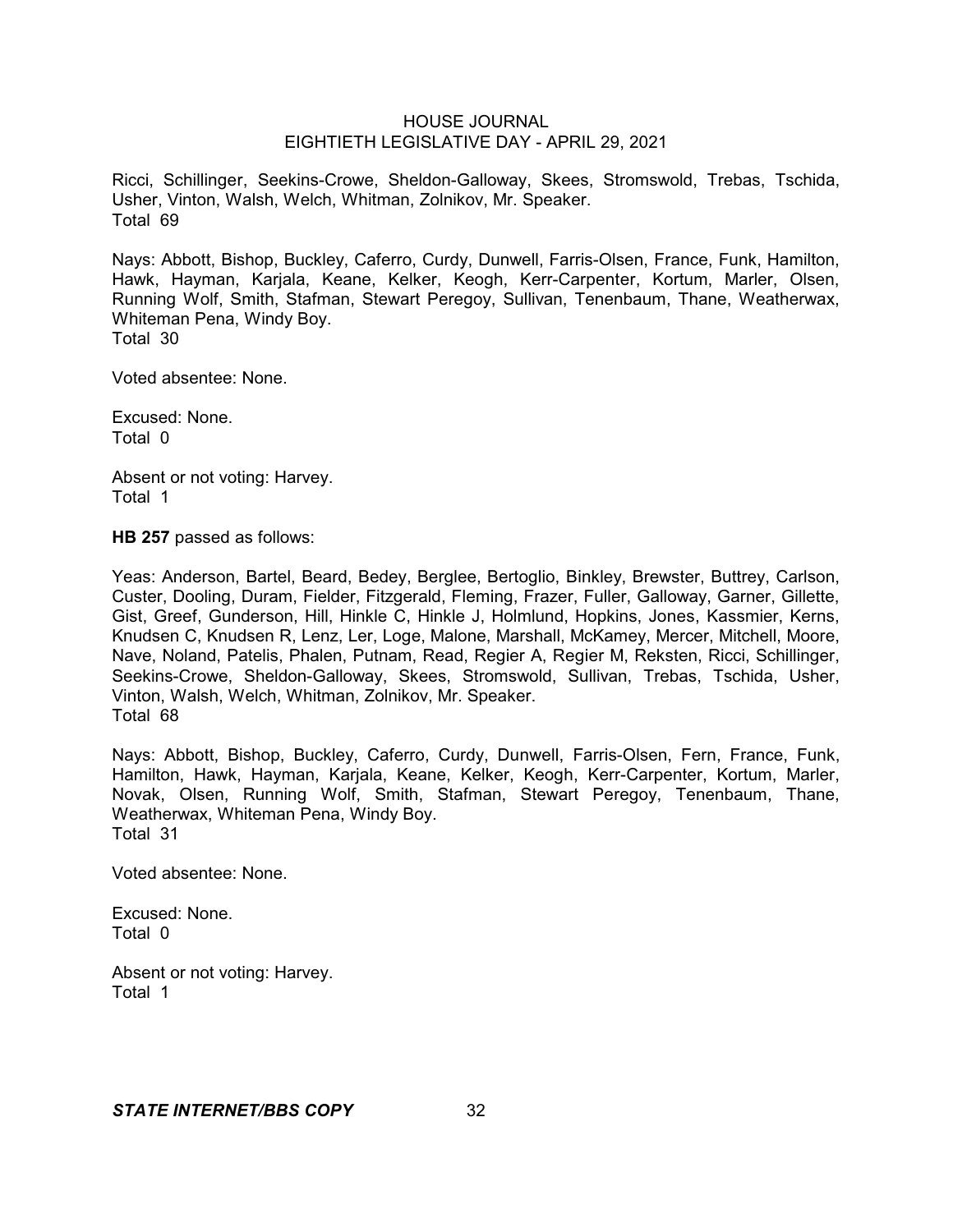**SB 47** concurred in as follows:

Yeas: Abbott, Anderson, Bartel, Beard, Bedey, Berglee, Bertoglio, Binkley, Bishop, Brewster, Buckley, Buttrey, Caferro, Carlson, Curdy, Custer, Dooling, Dunwell, Duram, Farris-Olsen, Fern, Fielder, Fitzgerald, Fleming, France, Frazer, Fuller, Funk, Galloway, Garner, Gillette, Gist, Greef, Gunderson, Hamilton, Hawk, Hayman, Hill, Hinkle C, Hinkle J, Holmlund, Hopkins, Jones, Kassmier, Keane, Kelker, Keogh, Kerns, Kerr-Carpenter, Knudsen C, Knudsen R, Kortum, Lenz, Ler, Loge, Malone, Marshall, McKamey, Mercer, Mitchell, Moore, Nave, Noland, Novak, Olsen, Patelis, Phalen, Putnam, Read, Regier A, Regier M, Reksten, Ricci, Schillinger, Seekins-Crowe, Sheldon-Galloway, Skees, Stafman, Stewart Peregoy, Stromswold, Sullivan, Tenenbaum, Thane, Trebas, Tschida, Usher, Vinton, Walsh, Welch, Whiteman Pena, Whitman, Windy Boy, Zolnikov, Mr. Speaker. Total 94

Nays: Karjala, Marler, Running Wolf, Smith, Weatherwax. Total 5

Voted absentee: None.

Excused: None. Total 0

Absent or not voting: Harvey. Total 1

**SB 98** concurred in as follows:

Yeas: Anderson, Bartel, Beard, Bedey, Berglee, Bertoglio, Binkley, Brewster, Buttrey, Carlson, Custer, Dooling, Duram, Fielder, Fitzgerald, Fleming, Frazer, Fuller, Galloway, Garner, Gillette, Gist, Greef, Gunderson, Hill, Hinkle C, Hinkle J, Holmlund, Hopkins, Jones, Kassmier, Kerns, Knudsen C, Knudsen R, Lenz, Ler, Loge, Malone, Marshall, McKamey, Mercer, Mitchell, Moore, Noland, Novak, Patelis, Phalen, Putnam, Read, Regier A, Regier M, Reksten, Ricci, Schillinger, Seekins-Crowe, Sheldon-Galloway, Skees, Stromswold, Trebas, Tschida, Usher, Vinton, Walsh, Welch, Whitman, Zolnikov, Mr. Speaker. Total 67

Nays: Abbott, Bishop, Buckley, Caferro, Curdy, Dunwell, Farris-Olsen, Fern, France, Funk, Hamilton, Hawk, Hayman, Karjala, Keane, Kelker, Keogh, Kerr-Carpenter, Kortum, Marler, Nave, Olsen, Running Wolf, Smith, Stafman, Stewart Peregoy, Sullivan, Tenenbaum, Thane, Weatherwax, Whiteman Pena, Windy Boy. Total 32

Voted absentee: None.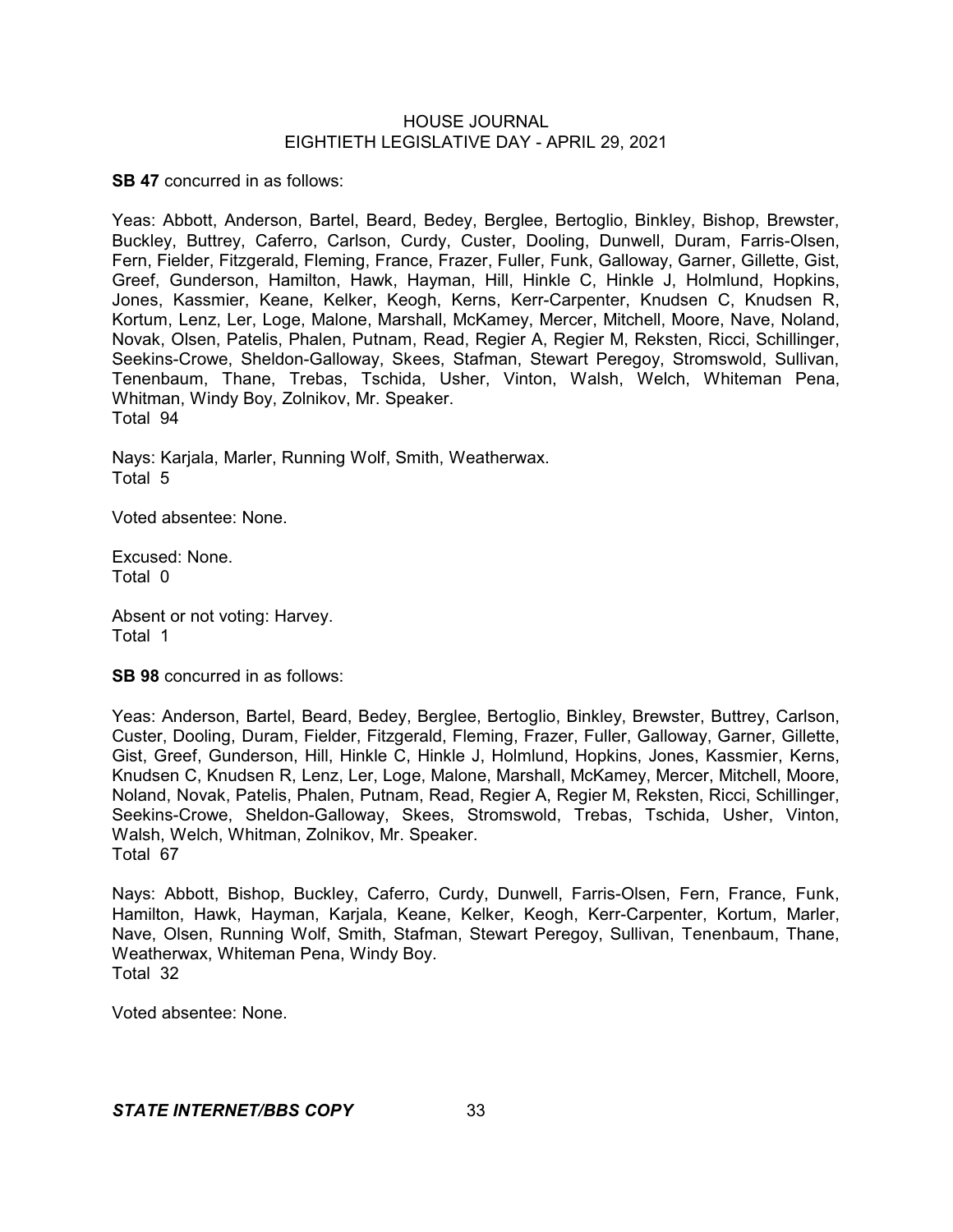Excused: None. Total 0

Absent or not voting: Harvey. Total 1

**HB 640** passed as follows:

Yeas: Anderson, Bartel, Beard, Bedey, Berglee, Bertoglio, Binkley, Brewster, Carlson, Custer, Dooling, Duram, Fielder, Fitzgerald, Fleming, Frazer, Fuller, Galloway, Gillette, Gist, Greef, Gunderson, Hill, Hinkle C, Hinkle J, Holmlund, Hopkins, Jones, Kassmier, Kerns, Knudsen C, Knudsen R, Lenz, Ler, Loge, Malone, Marshall, McKamey, Mercer, Mitchell, Moore, Nave, Noland, Patelis, Phalen, Putnam, Read, Regier A, Regier M, Reksten, Schillinger, Seekins-Crowe, Sheldon-Galloway, Skees, Stromswold, Trebas, Tschida, Usher, Vinton, Walsh, Welch, Whitman, Zolnikov, Mr. Speaker. Total 64

Nays: Abbott, Bishop, Buckley, Buttrey, Caferro, Curdy, Dunwell, Farris-Olsen, Fern, France, Funk, Garner, Hamilton, Hawk, Hayman, Karjala, Keane, Kelker, Keogh, Kerr-Carpenter, Kortum, Marler, Novak, Olsen, Ricci, Running Wolf, Smith, Stafman, Stewart Peregoy, Sullivan, Tenenbaum, Thane, Weatherwax, Whiteman Pena, Windy Boy. Total 35

Voted absentee: None.

Excused: None. Total 0

Absent or not voting: Harvey. Total 1

## **MOTIONS**

Representative Garner gave farewell remarks.

Representative Skees gave farewell remarks.

Representative Berglee gave farewell remarks.

Representative Ricci gave farewell remarks.

Representative Lenz gave farewell remarks.

Representative Noland gave farewell remarks.

Representative Tschida gave farewell remarks.